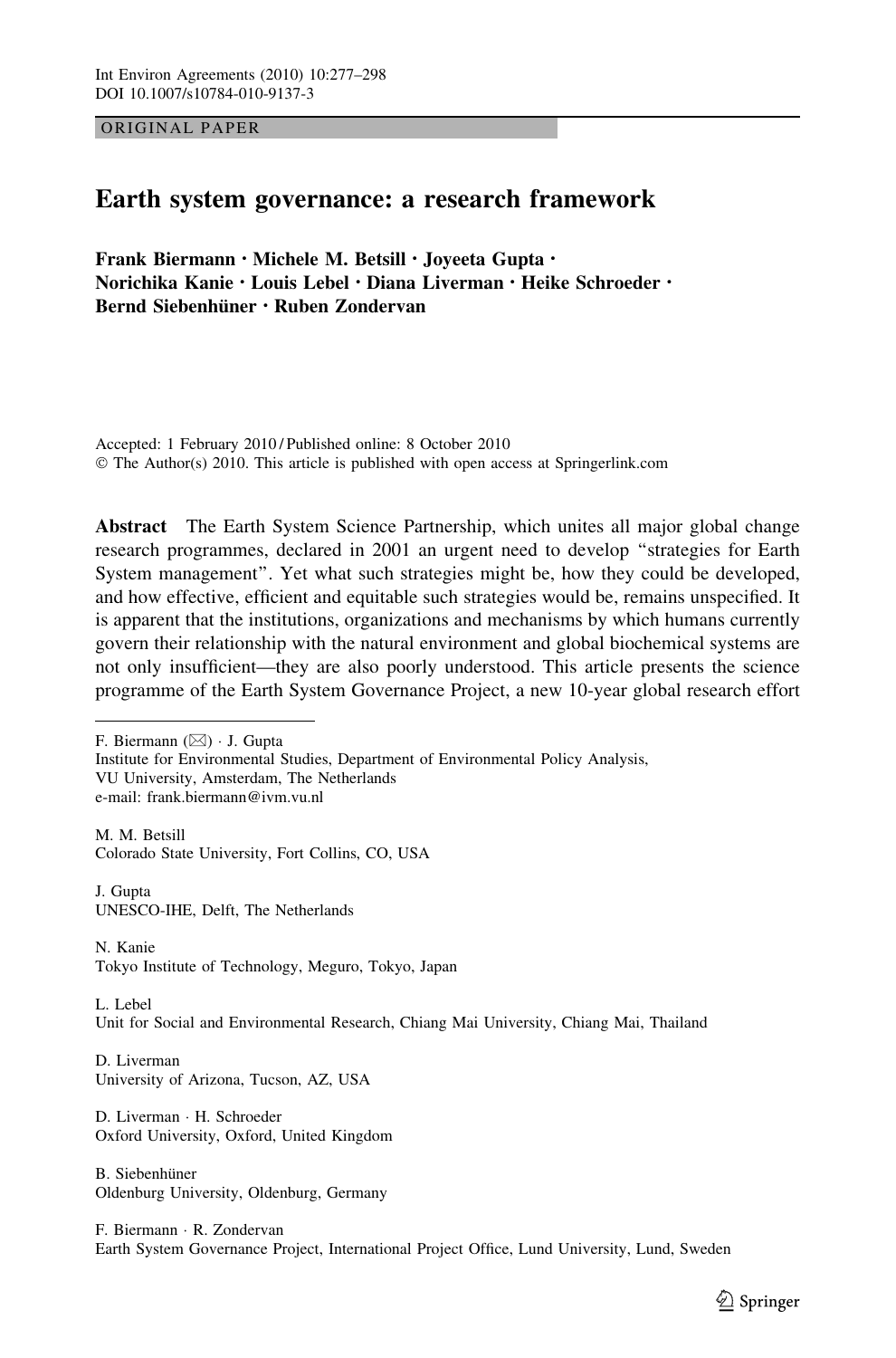endorsed by the International Human Dimensions Programme on Global Environmental Change (IHDP). It outlines the concept of earth system governance as a challenge for the social sciences, and it elaborates on the interlinked analytical problems and research questions of earth system governance as an object of study. These analytical problems concern the overall architecture of earth system governance, agency beyond the state and of the state, the adaptiveness of governance mechanisms and processes as well as their accountability and legitimacy, and modes of allocation and access in earth system governance. The article also outlines four crosscutting research themes that are crucial for the study of each analytical problem as well as for the integrated understanding of earth system governance: the role of power, knowledge, norms and scale.

Keywords Accountability · Adaptiveness · Agency · Allocation and access · Architecture · Global governance · Earth system analysis · Earth system governance

## 1 Introduction

The current impacts of human activities on planetary biogeophysical systems have become so pervasive and profound that they could inadvertently alter the Earth system in ways that may prove irreversible (ESSP [2001;](#page-17-0) Leemans et al. [2009,](#page-19-0) for a comprehensive scientific treatment see Steffen et al. [2004\)](#page-20-0). This development has become a key challenge for policy-makers at all levels of decision-making, ranging from the need to limit human largescale disturbance in natural biogeophysical cycles to the increasing exigency to prepare politically, legally, socially and economically—for the adaptation to those global envi-ronmental changes that can no longer be halted (Rockström et al. [2009\)](#page-20-0). In recognition, the Earth System Science Partnership<sup>1</sup> declared an "urgent need" to develop "strategies for Earth System management''. Yet what such strategies might be, how they could be developed, and how effective, efficient and equitable such strategies would be, remain unspecified. It is apparent that the institutions, organizations and institutional arrangements by which humans currently govern their relationship with the natural environment and global biochemical systems are not only insufficient: they are also inadequately understood.

This is the rationale for the Earth System Governance Project, a new core project of the International Human Dimensions Programme on Global Environmental Change. The tenyear global initiative aims to bring together researchers from many disciplines and regions to tackle pressing research problems in a coordinated, collaborative effort. This article summarizes the science programme of the Earth System Governance Project (for a full version of the science plan see Biermann et al.  $2009a$ <sup>2</sup>. First, we outline the concept of earth system governance as a core challenge for the social sciences (Sect. [2\)](#page-2-0). We then elaborate on the interlinked analytical problems and research questions of earth system governance (Sect. [3](#page-3-0)) and on crosscutting research themes that are crucial for the study of each analytical problem as well as for the integrated understanding of earth system governance (Sect. [4](#page-12-0)). We finally focus on interlinkages among the analytical problems and

<sup>1</sup> These four programmes are the integrated programme of biodiversity sciences Diversitas, the International Geosphere-Biosphere Programme, the World Climate Research Programme, and the International Human Dimensions Programme on Global Environmental Change. See [www.essp.org.](http://www.essp.org)

<sup>2</sup> For more information on the development and implementation of the Earth System Governance Project, see [www.earthsystemgovernance.org](http://www.earthsystemgovernance.org).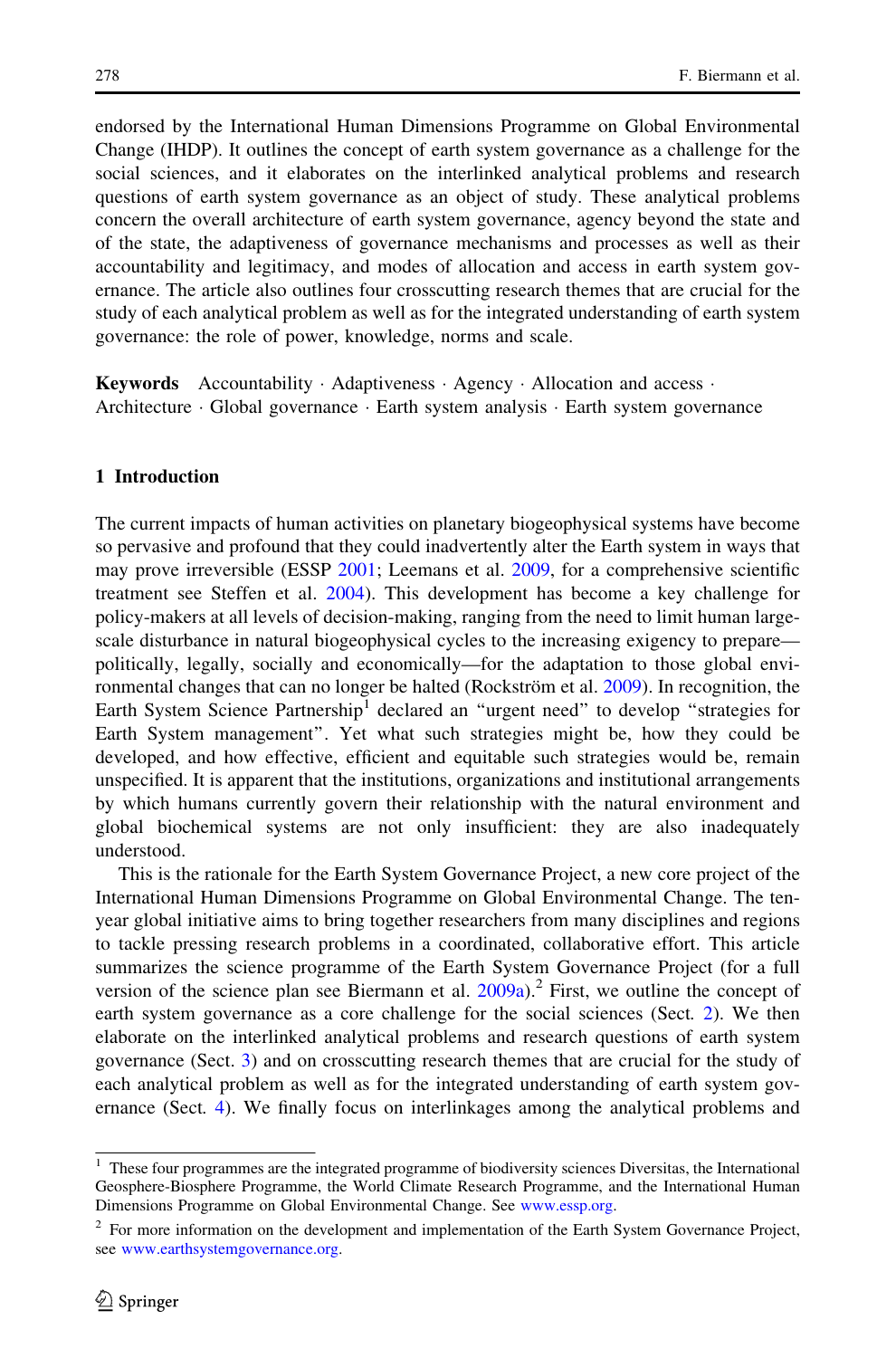<span id="page-2-0"></span>crosscutting themes (Sect. [5\)](#page-14-0) and on the policy relevance of this new global research programme (Sect. [6](#page-14-0)).

#### 2 Conceptualizing earth system governance

Traditional notions of environmental policy, pollution control and nature conservation no longer capture current global developments that transform the biogeophysical cycles and processes of our planet. New perspectives and research are needed to understand the complex relation between global transformations of social and natural systems, including accelerating economic integration, globalization in all its forms, internationalization of policy processes, and the multi-scale consequences of ecological transformation. Innovative research is needed also to analyse political options to govern sustainable development—taking into account not only political effectiveness and efficiency but also global and national justice and equity and the need to bridge levels of analysis and disciplinary assumptions, methods and foci.

One of these new perspectives that we propose here is the concept of 'earth system governance' (developed in more detail in Biermann [2007,](#page-16-0) [2008](#page-16-0)). We understand earth system governance as the interrelated and increasingly integrated system of formal and informal rules, rule-making systems, and actor-networks at all levels of human society (from local to global) that are set up to steer societies towards preventing, mitigating, and adapting to global and local environmental change and, in particular, earth system transformation, within the normative context of sustainable development.

Earth system governance stands at the interface of two broad strands of academic inquiry: governance theory and earth system analysis. Governance has been defined in a variety of ways, and there is no consensus among scholars on the core elements of this concept (Van Kersbergen and Van Waarden [2004;](#page-21-0) Adger and Jordan [2008;](#page-15-0) Jordan [2008\)](#page-18-0). In most bodies of literature, the term governance denotes new forms of regulation that go beyond traditional hierarchical state activity. It usually implies some form of self-regulation by societal actors, private–public cooperation in the solving of societal problems, and new forms of multilevel policy. At the international level, the term 'global governance' is often used to describe processes of modern world politics, although also here no consensus on the appropriate definition has been reached (Young [1999](#page-21-0); Commission on Global Governance [1995;](#page-17-0) Rosenau [1995](#page-20-0); Kanie and Haas [2004;](#page-18-0) Biermann and Pattberg [2008\)](#page-16-0). The concept of governance is mirrored in legal science, where scholars observe an evolution from an international law based on explicit state consent to an administrative law system with merely implicit state consent (e.g., Kingsbury et al. [2005](#page-19-0); Krisch [2006](#page-19-0); Brunnée [2002](#page-17-0)) and from single to pluralist sites and actors of governance (Krisch [2006\)](#page-19-0) and to multilevel systems of governance and complex hybrid public–private international law systems (Sornarajah [2006;](#page-20-0) Sourgens [2007\)](#page-20-0). Importantly, from the local to international levels, the concept of governance is not confined to states and governments as sole actors, but is marked by participation of myriad public and private non-state actors at all levels of decision-making, ranging from networks of experts, environmentalists and multinational corporations to new agencies set up by governments, such as intergovernmental bureaucracies.

Equally important for the notion of earth system governance is its link to earth system analysis. Especially in the natural sciences that build on quantification and computer-based modelling, efforts have long been underway to combine and integrate models of different strands of research to gain understanding not of isolated elements of global change, but of the totality of processes in nature and human civilization. Research on institutions and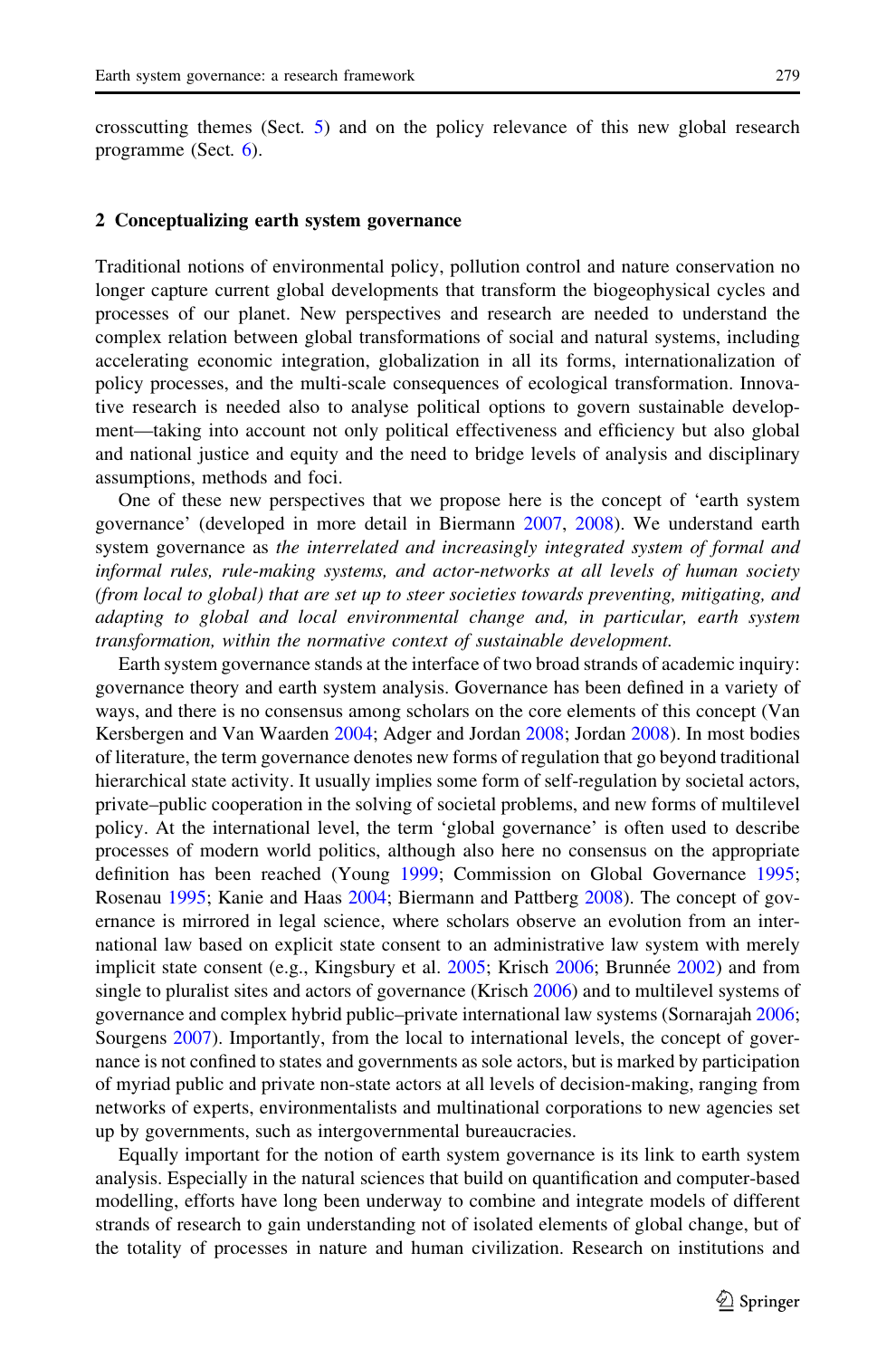<span id="page-3-0"></span>governance mechanisms is often viewed as part of this integrated effort and is formally included in most theoretical conceptualizations in this field (for example, Schellnhuber [1999,](#page-20-0) C19–C23). In practice, however, it remains a major research challenge to establish to what extent institutional and governance research can contribute to, and integrate with, the more model-driven research programmes (Biermann [2007\)](#page-16-0). On the one hand, scholars will thus need to continue pursuing research that is interdisciplinary across the social sciences and that follows the internal logic and particular theoretical, epistemological and methodological approaches of the social sciences and the humanities, which are often qualitative, case-based, context-dependent and reflexive. On the other hand, however, it is important and timely to explore also integrated approaches that seek novel ways of incorporating research on governance and institutions in computer-based models and scenarios. The Earth System Governance Project is designed to integrate both communities in a common quest for identifying and analysing governance solutions to cope with the emergent threat of earth system transformation.

# 3 Research problems of earth system governance

The Earth System Governance Project (Biermann et al. [2009a](#page-16-0)) prioritizes five interdependent analytical problems (Fig. 1). These are the problem of the overall architecture of earth system governance, of *agency* beyond the state and of the state, of the *adaptiveness* of governance mechanisms and processes, of their *accountability* and legitimacy, and of modes of *allocation and access* in earth system governance (Biermann [2007](#page-16-0)).

# 3.1 The problem of architecture

The first analytical problem is the overall architecture of systems of earth system governance. So far, most institutional research in this field has focused on single institutions, especially in the international realm of regulation. We now have a better understanding of the creation, maintenance and effectiveness of international environmental regimes and national policies, as well as better methodological tools to study these questions. It has been shown, for example, that different international norms and verification procedures, compliance management systems, modes of regime allocation as well as external factors, such as the structure of the problem, all influence regime effectiveness (Mitchell [2008;](#page-19-0) Underdal [2008](#page-21-0); Breitmeier et al. [2006\)](#page-16-0). Most of these studies have focused on the



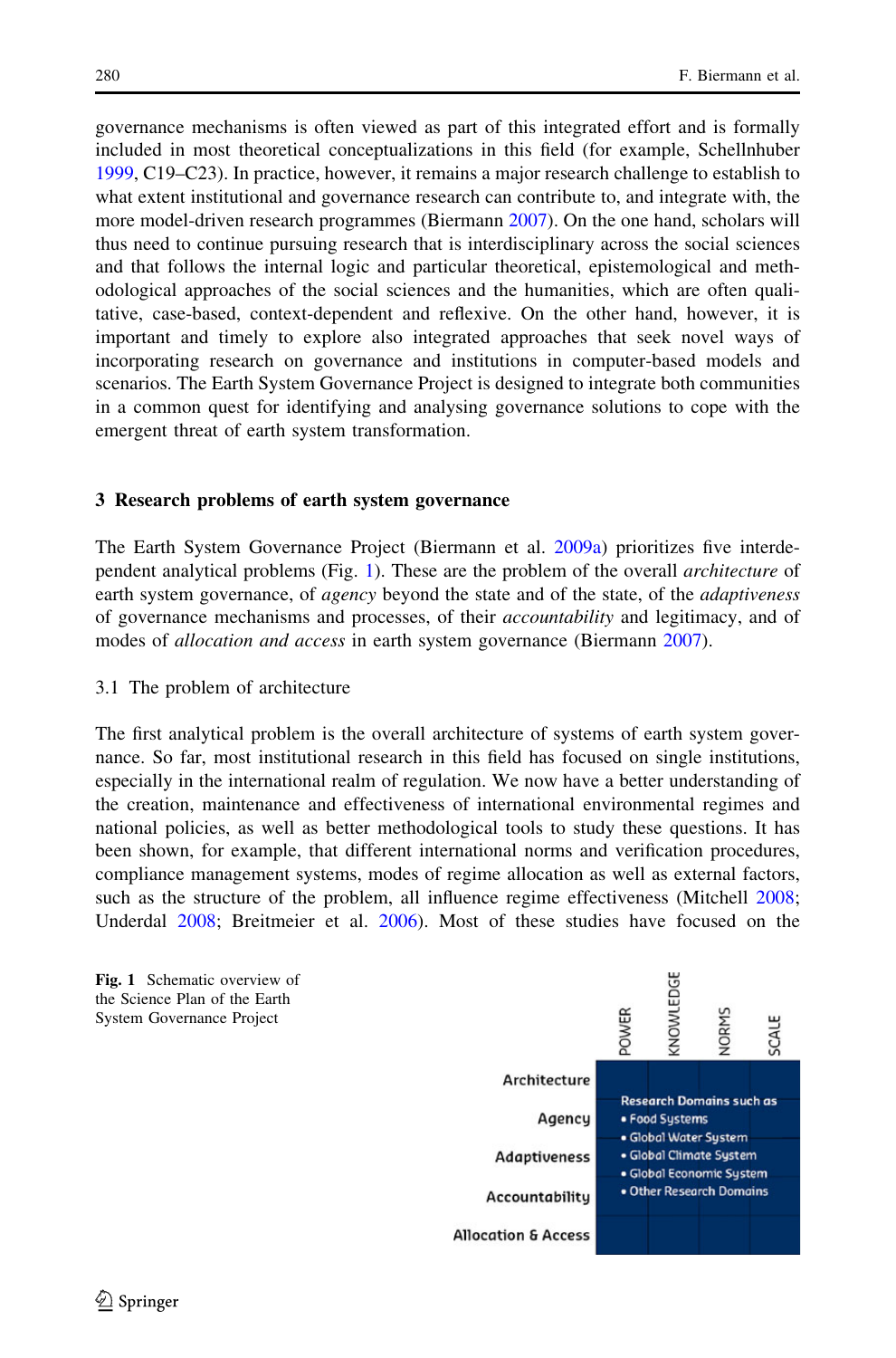effectiveness of single institutions, often within larger comparative projects. More recently, the increasing number and scope of international environmental institutions has led to new research on their interaction, for example, in studies on regime interlinkages, regime clusters or regime complexes, and broader consequences of regimes (e.g., Chambers [2001;](#page-17-0) Oberthür and Gehring [2006;](#page-19-0) Rosendal [2001a](#page-20-0), [b](#page-20-0); Schroeder [2008;](#page-20-0) Stokke [2000;](#page-20-0) Underdal and Young [2004\)](#page-21-0). Also at the national and local levels, interactions and interlinkages between different institutions have been a concern for many years, for example in the analysis of (environmental) policy integration or in the analysis of environmental governance in federal systems in which different jurisdictional competences at times overlap (Rabe [2006;](#page-20-0) Scheberle [2004;](#page-20-0) VanNijnatten and Boardman [2009](#page-21-0)).

Such clusters of norms, principles, regimes and other institutions in any issue area can be conceived as its governance architecture (Biermann et al. [2009c\)](#page-16-0). This concept of governance architecture makes it possible to analyse situations in which a governance area is regulated by more than one institution. In such situations, the notion of governance architecture conceptualizes the overarching system of public or private institutions, principles, norms, regulations, decision-making procedures and organizations that are valid or active in the issue area. Architecture can thus be described, in other words, as the metalevel of governance. This meta-level is not to be understood as static entity, but rather as a fluid, dynamic architecture that continuously evolves according to pressures and governance processes. A renewed research effort on governance architectures will continue and expand the current lines of research along a number of questions.

- 1. First, research on architecture should ask how the performance of environmental institutions is affected by their embeddedness in larger architectures. This includes much work under conceptual headings such as institutional interplay, institutional interaction, institutional complexes, and institutional constellations (Gehring and Oberthur [2008\)](#page-17-0). More work is needed to understand the performance of single environmental institutions within larger architectures, and to understand the performance of entire clusters of institutions.
- 2. Second, what are the environmental consequences of non-environmental governance systems? This question includes the study of the environmental consequences of institutions that do not cover environmental policy, such as the specific agreements under the world trade regime or bilateral investment treaties (Tienhaara [2006](#page-20-0)). To the extent that the environmental consequences of non-environmental institutions are covered by environmental institutions at the same time, the problem of nonenvironmental institutions becomes a problem of institutional interaction, and hence a problem of the architecture of environmental governance (see Gehring and Oberthu¨r [2008](#page-17-0) on the state of the art in this field).
- 3. Third, the research theme of architecture entails the analysis of vertical institutional interaction and the role of institutions within multilayered institutional systems. In political science research, this problem is generally understood as the problem of multilevel, or multilayered, governance (Hooghe and Marks [2003;](#page-18-0) Betsill and Bulkeley [2004](#page-16-0); Betsill [2006;](#page-16-0) Adger [2006b;](#page-15-0) Cash et al. [2006](#page-17-0)). Related to this is the analysis of variability in performance of spatial and functional architectures. For instance, certain characteristics that make one type of architecture more effective might be relevant only for spatial architectures, or only for specific functional architectures, such as issuespecific institutions as opposed to geographically defined institutions.
- 4. Fourth, research on governance architectures will also need to investigate noninstitutions, that is, conflict areas where no effective institutions have been agreed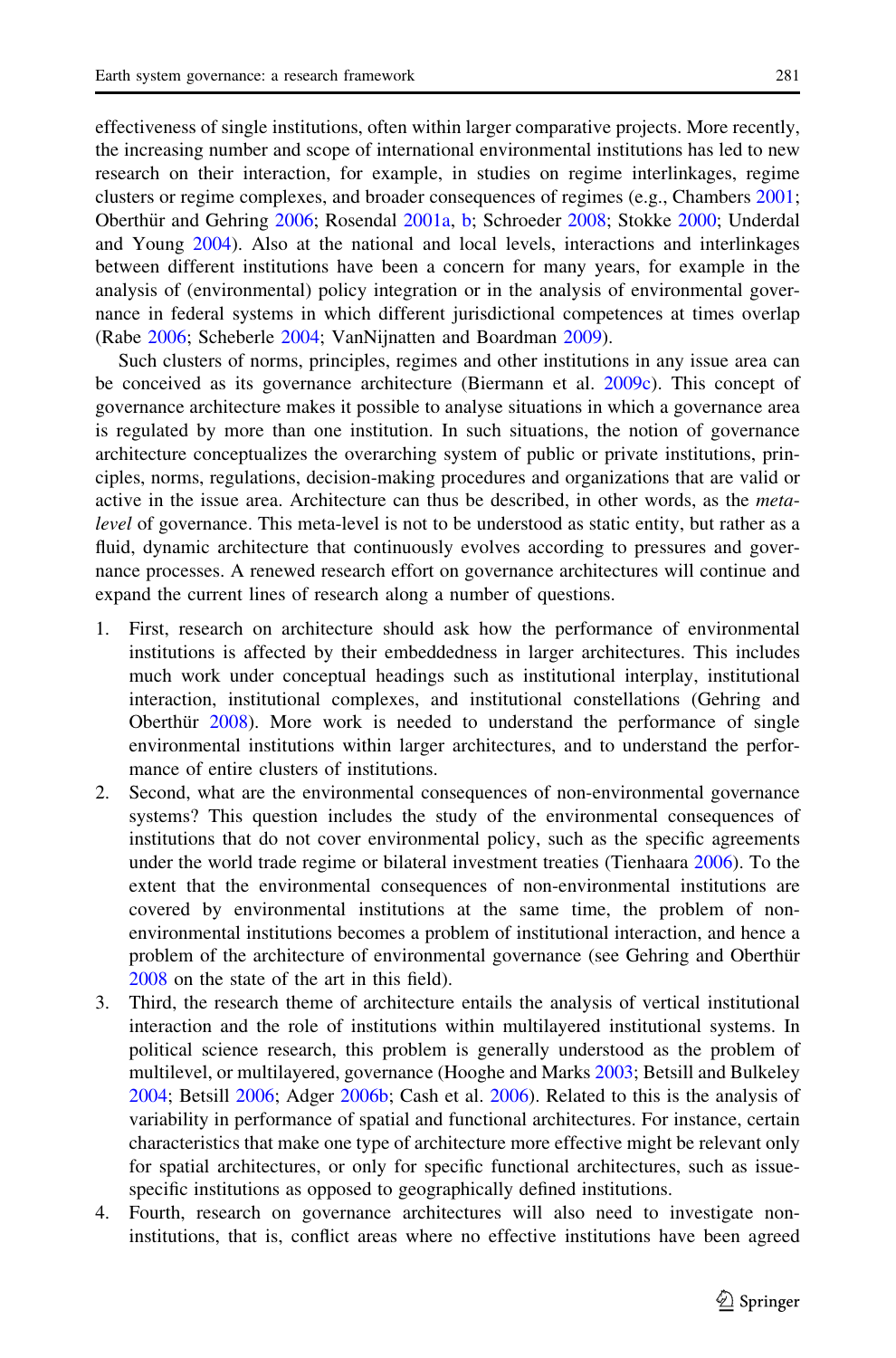upon (for example in the area of deforestation). How can we explain such instances of non-governance? This inquiry addresses the recurrent problem in social science of case selection on the dependent variable, in this case, on the explanation of the emergence and performance of institutions through the analysis only of issue areas where institutions, in fact, have been agreed (see Underdal [2008](#page-21-0) in more detail on this problem).

5. Fifth, this analytical problem also covers research into overarching and crosscutting norms of earth system governance. Given the density of the architecture of earth system governance, there is an increasing need to better understand the principles and norms that run through all, or through a large number of, institutions (Bernstein [2001](#page-16-0)). More generally, this is the problem of identifying constitutional principles and basic norms in earth system governance. The political behaviour of states is guided not merely by calculations of material interest and power, but by international norms that prescribe and prohibit types of behaviour and create an international society that socializes states—including new governments that have not participated in original norm creation (March and Olsen [1998;](#page-19-0) Barnett and Finnemore [2004\)](#page-16-0). For such norms to be effective, they must be relatively simple, cross-culturally appealing, and sufficiently clear and unambiguous. An example is the development of human rights norms in the course of the twentieth century (Risse et al. [1999\)](#page-20-0). Similar basic norms for earth system governance are emerging, such as the principle of common but differentiated responsibilities. Others are emerging but still disputed, such as the notion of interstate liability in the area of global environmental change, or the principle of prior informed consent. Some of the contested principles at the global level are well accepted and implemented at the local level, which indicates variant values applied domestically and internationally. Identifying and understanding whether universal principles are desirable and acceptable; whether countries and actors are willing to be consistent in applying such principles in different policy and political arenas (on applying norms in climate governance see for example Kanie et al. [2010](#page-18-0)); and how normative forcing has a critical role in changing behaviour, remain key research challenges.

# 3.2 The problem of agency

The second analytical problem advanced by the Earth System Governance Project is agency. Many vital institutions of earth system governance are today inclusive of, or even driven by, non-state actors from the local to the global level. These often cut across public– private divides (Bulkeley and Betsill [2003;](#page-17-0) Selin and VanDeveer [2005](#page-20-0); Pattberg and Stripple [2008](#page-20-0)). At the international level, actors span the entire spectrum from public non-state, such as intergovernmental bureaucracies (Biermann and Siebenhüner [2009\)](#page-16-0) or city governments (Betsill and Bulkeley [2004](#page-16-0), [2006](#page-16-0)), to public–private, such as environmentalist alliances (Betsill [2006;](#page-16-0) Betsill and Corell [2008;](#page-16-0) Wapner [1996](#page-21-0); Dombrowski [2010](#page-17-0)) or scientific networks (Andresen et al. [2000;](#page-15-0) Haas [1993\)](#page-18-0), to purely private actors, such as business associations (Haufler [2000](#page-18-0); Levy and Newell [2004;](#page-19-0) Rowlands [2001\)](#page-20-0), and indigenous peoples networks (Schroeder [2010\)](#page-20-0). The activities of non-state actors in earth system governance are not confined to citizen protests, advocacy, lobbying or advising in the creation and implementation of rules. Rather, these actors frequently become *agents* of earth system governance in that they substantively participate in and/or set their own rules related to the interactions between humans and their natural environment. Private actors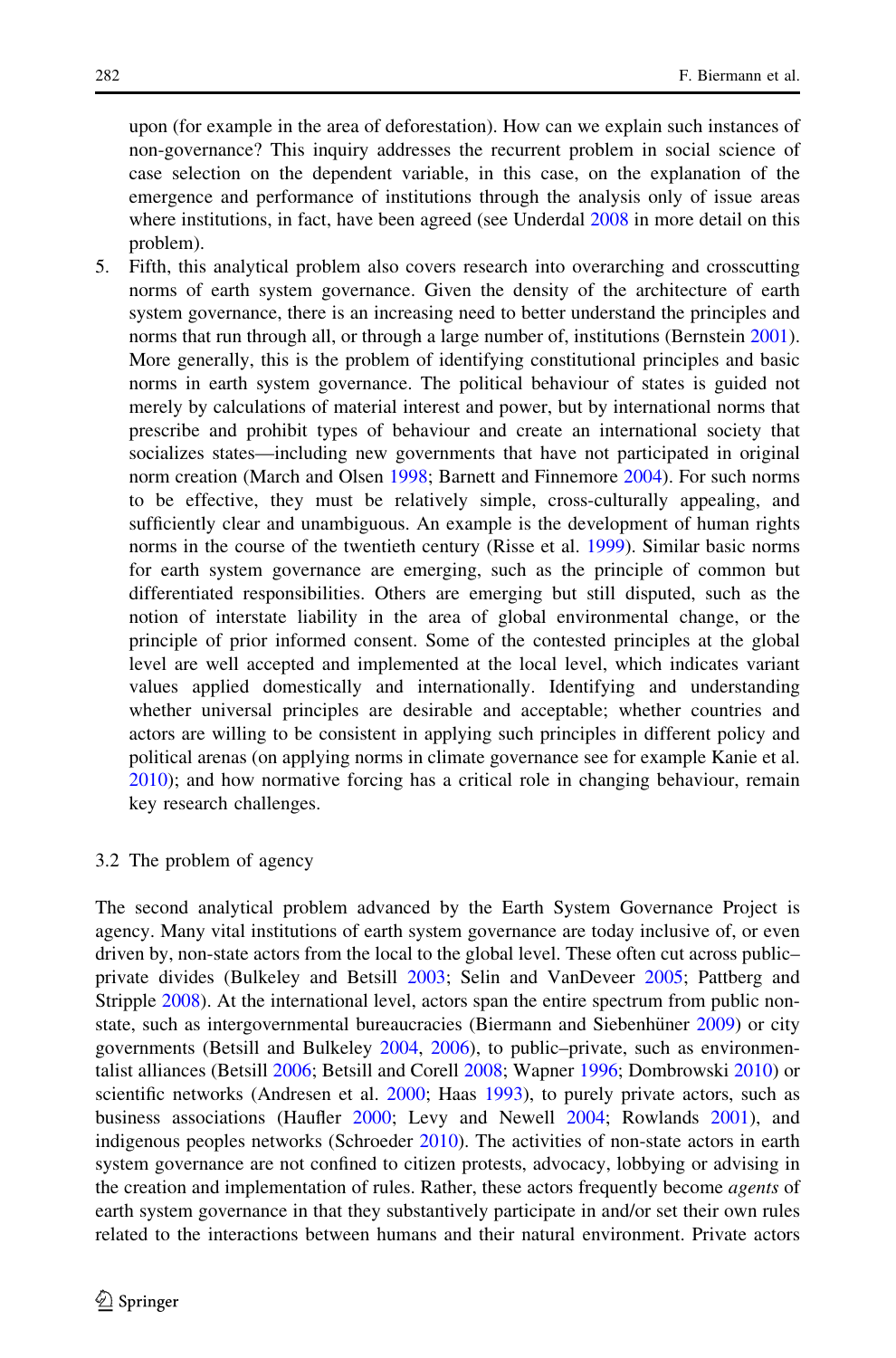have joined governments to put norms into practice, and at times they negotiate their own standards, as in the Forest Stewardship Council or the Marine Stewardship Council (Cashore [2002](#page-17-0); Pattberg [2005,](#page-20-0) [2006\)](#page-20-0). Public–private cooperation has received considerable impetus since the 2002 World Summit on Sustainable Development in Johannesburg and its focus on partnerships of governments, non-governmental organizations and the private sector (Andonova and Levy [2003](#page-15-0); Glasbergen et al. [2007](#page-18-0); Biermann et al. [2007](#page-16-0)).

As a result, there is a reconfiguration of authority in the realm of governance, making it necessary to distinguish between actors and agents. Actors refer to the individuals, organizations and networks that participate in decision-making related to the earth system. An *agent* of earth system governance is an actor who possesses the ability to prescribe behaviour and to obtain the consent of the governed. Hence, an agent is an *authoritative* actor. Authority here is understood as the legitimacy and capacity to exercise power, while power refers merely to the capacity to influence outcomes, with or without the legitimacy to do so. Legitimacy is conferred through social consent, given formally or informally. Whether authority may be claimed unequivocally by an agent is an open question; it is here where the concepts of power and authority blend together. Agents may contribute to the purposeful steering of constituents either indirectly (by influencing the decisions of other actors) or directly (by making steering decisions). They are thus a constituent part of the cumulative steering effort toward preventing, mitigating or adapting to earth system transformation.

Four broad research questions arise, each related to a broader social science debate (Biermann et al. [2009a](#page-16-0)):

- 1. First, what is agency in earth system governance? The term 'agency' is widely used across the social sciences and humanities. It could be understood as the capacity to act in the face of global environmental change or to produce effects (positive or negative) that ultimately shape natural processes. It may be useful to consider agency as a dynamic trait that can be created and lost and to explore how this is shaped by environmental change. If agency is dynamic, is it zero-sum in that as some actors gain agency in a policy domain others lose agency? Or can agency be shared across actors?
- 2. Second, we need to go beyond identifying actors that participate in governance related to the earth system and instead focus on those actors that exercise agency. We need to ask who are the agents of earth system governance? To do so, we need to gain insight into how agency is configured in different policy domains (for an example on climate governance see Dombrowski [2010](#page-17-0)). Who are the key agents in a particular issue area and how are they related to one another? How is the agency of states reconfigured as non-state actors become agents, especially at local, regional and international levels of governance? How does agency differ from culture to culture, context to context? What broad types of agents are central in the area? How can we advance understanding of what non-state actors are, other than that they are not state actors?
- 3. Third, how do different agents exercise agency in earth system governance? We can expect that different agents become authoritative on different grounds, so it is important to enquire into the source of authority. Does the source of authority differ across policy domains, levels of governance and political contexts? Research in this area should explore how power and authority are configured in types of governance arrangements as well as the changing nature of state-based power and authority as new actors become agents. This research question also highlights new forms of governance beyond typical state-based institutions. These include markets, certification schemes, self-regulation, public–private partnerships, and transnational networks. There is a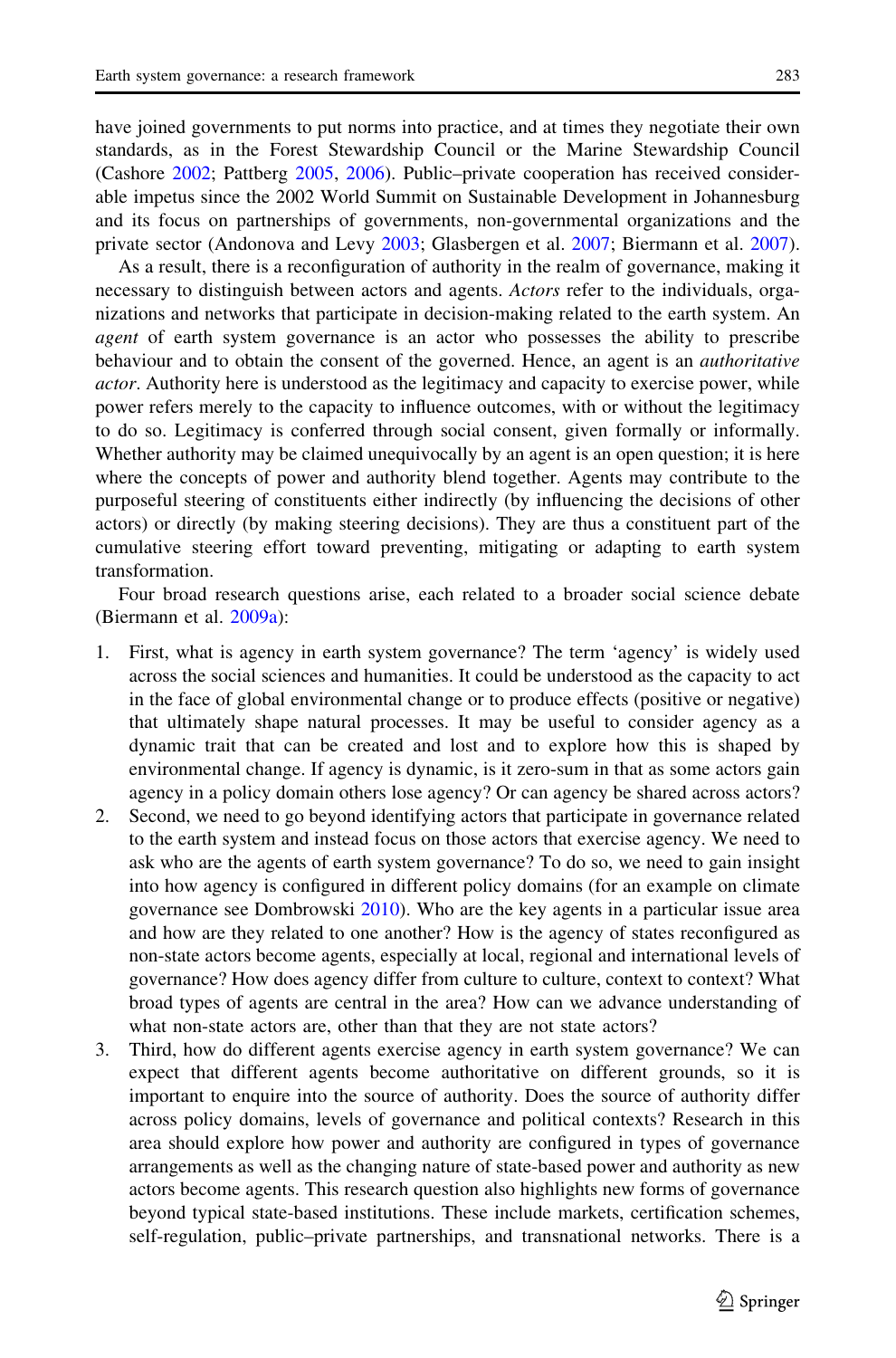need to document these various forms of governance through which actors exercise agency and to understand how the process of governing varies across governance architectures. To do so, we need to better understand the conditions for the emergence of agency at different levels and within different architectures.

4. Fourth, the effectiveness of different agents and their various means of exercising agency are insufficiently understood. The question is how can we evaluate the significance of agents and agency? Most advances in the study of international environmental governance have focused on states as core actors and on intergovernmental forms of cooperation. This leads us to ask the following: How can we assess the effectiveness of different agents and their various means of exercising agency? Can we apply approaches developed in the study of institutions, such as output-outcomeimpact, to agency? Can we apply approaches developed in sociology and anthropology to agency at the international level? Should an evaluation of agent effectiveness focus on environmental outcomes, behavioural changes, and/or effects on knowledge and discourse?

#### 3.3 The problem of adaptiveness

Adaptiveness is the third analytical problem that we advance here. Adaptiveness is an umbrella term for a set of related concepts—vulnerability, resilience, adaptation, robustness, adaptive capacity or social learning—to describe changes made by social groups in response to, or in anticipation of, challenges created through environmental change (Adger [2006a;](#page-15-0) Folke [2006;](#page-17-0) Gallopin [2006](#page-17-0); Smit and Wandel [2006](#page-20-0)). Within the framework of earth system governance, the term adaptiveness includes the governance of adaptation to socialecological change as well as the processes of change and adaptation within governance systems. We advance four main research questions under this theme.

1. First, what are the politics of adaptiveness? Adaptation can create winners and losers, by, for instance, shifting the distribution of benefits, of involuntary risks, or of power (Blaikie et al. [1994](#page-16-0); Lebel et al. [2007,](#page-19-0) [2010a,](#page-19-0) [b](#page-19-0)). The procedures and networks that foster adaptive capacity may reproduce and institutionalize prior injustice, for example, when actions in the logic of protecting national assets and interests make some disadvantaged groups or states more vulnerable than they were before (Paavola and Adger [2006](#page-19-0)). How institutions that are meant to help societies adapt to global environmental changes actually end up distributing the burdens and risks from earth system changes is an issue of social justice (Adger [2001;](#page-15-0) Thomas and Twyman [2005](#page-20-0)). We should therefore ask of adaptiveness: for whom and who benefits? Adaptive capacity is also often specific to the social-ecological system in question (Carpenter et al. [2001;](#page-17-0) Folke et al. [2003\)](#page-17-0).

Societal responses that address some challenges are often contested both implicitly and overtly (Pritchard and Sanderson [2002;](#page-20-0) Lebel et al. [2006,](#page-19-0) [2010a,](#page-19-0) [b\)](#page-19-0). Most governance responses to single environmental challenges often have unintended repercussions in other fields and might be highly detrimental to other environmental, social or political goals (Shnaiberg et al. [2002](#page-20-0)). We should thus also ask of adaptiveness: To what and with which side effects? Who benefits from adaptation may not be identical to who has to adapt. If the state, as a set of institutions, is the most relevant level for tackling environmental changes, then we need to look at issues of state capacities and interdependencies because most governance systems, in particular in the developing world, are largely unprepared for the novel challenges related to the expected magnitude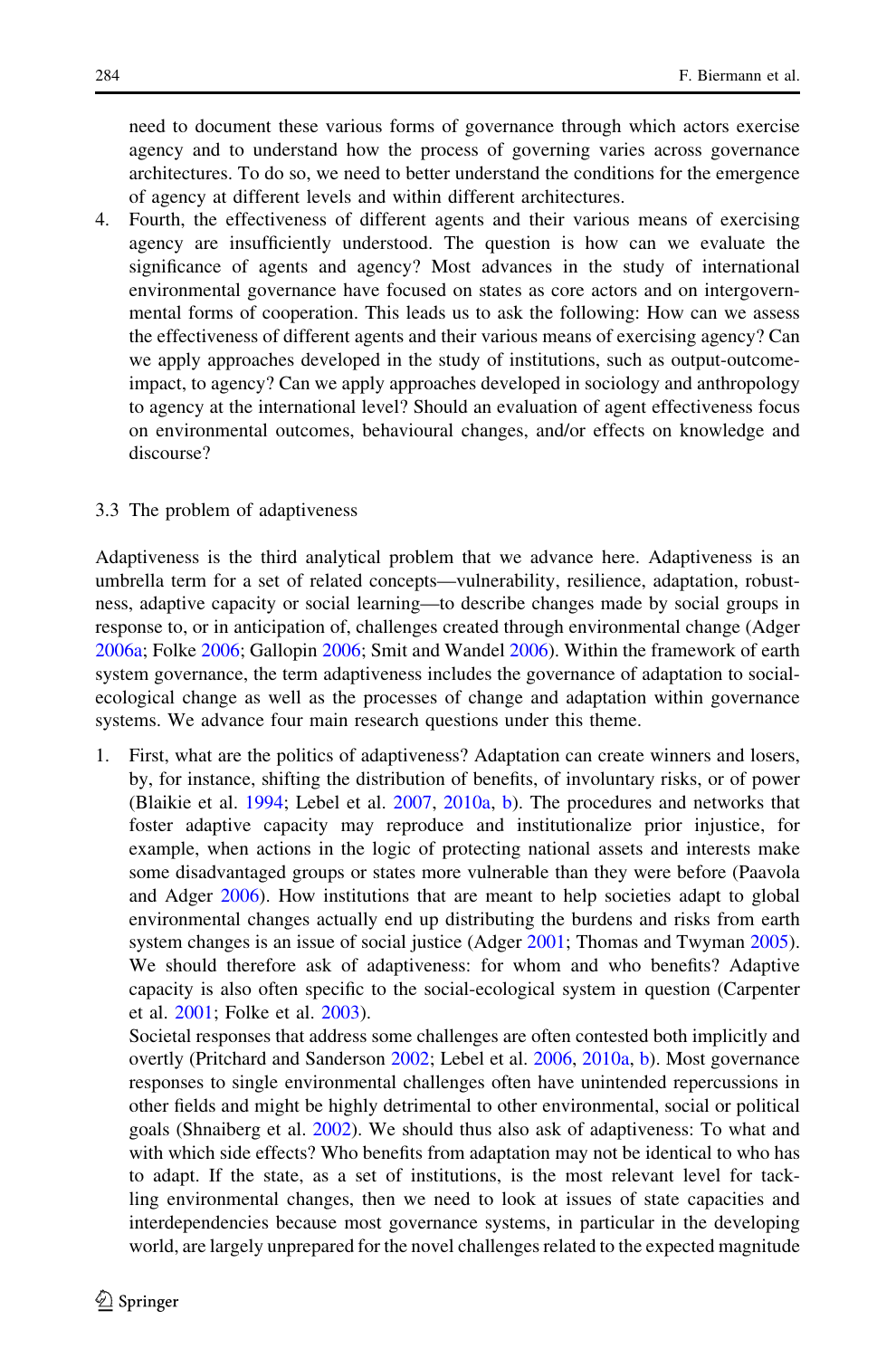and diversity of increased environmental challenges (Biermann [2007\)](#page-16-0). If adaptation is to be undertaken at a micro-level—in firms, civil society groups and neighbourhoods or in the behaviour of individuals—then possibilities for learning, innovation, selection and aggregation must be added to conventional concerns with fit and interplay (Young [2002](#page-21-0)). We should thus also ask: By what, under which conditions and at what administrative levels?

- 2. A second cluster of research questions addresses which governance processes foster adaptiveness. Earth system challenges are complex and the extent to which governance systems are adaptive and evolve in response to earth system challenges is not empirically clear in many problem domains. Creative responses to small changes, such as gradual sea-level rise or changing migration patterns of species, for example, by tinkering with institutions may appear to demonstrate adaptiveness. However, continuing to do so over decades and millennia may trap a society in a set of dependencies and vulnerabilities such that a different sort of challenge or surprise, even not a very big one, may have profound or catastrophic consequences (Erickson and Gowdy [2000;](#page-17-0) Diamond [2005](#page-17-0); Gunderson and Holling [2002\)](#page-18-0). Environmental changes unprecedented in scale or speed may bring about or demand changes to the criteria, scope and procedures by which power is allocated and decisions reached. Many studies, and most policy processes, concerned with adaptiveness are conservative in the sense that increasing resilience is seen as invariably positive and maintaining or returning to a recent system configuration as desirable (Lebel et al. [2006](#page-19-0)). Opportunities for institutional transformation in crises (Folke et al. [2005](#page-17-0); Berkes [2007](#page-16-0)) are often overlooked. One reason is the politics associated with transformative change (Smith et al. [2005;](#page-20-0) Lebel et al. [2006](#page-19-0)). Another reason is the uncertainty and the novelty of future living conditions and potential new governance systems as well as the need to establish information and knowledge systems that support adaptive governance. In sum, governing transitions is a major challenge in itself (Olsson et al. [2004b;](#page-19-0) Smith et al. [2005;](#page-20-0) Olsson et al. [2006](#page-19-0)).
- 3. Third, parts of society do not just face one well-known environmental challenge at a time but may have to adapt to a range of challenges. Adequate governance mechanisms are thus necessary. This raises the question what attributes of governance systems enhance capacities to adapt? Do some forms of governance enhance capacities to adapt to environmental changes? While both adaptiveness and governance have associated with them large bodies of scholarly debate, there is relatively modest theorizing at their intersection in the context of earth system challenges (Folke et al. [2005](#page-17-0); Adger [2006a;](#page-15-0) Lebel et al. [2006](#page-19-0)). Some suggest that participation is important to building and maintaining such a capacity because it creates trust. This might be, for example, through social networks that link actors together across organizational and other barriers (Olsson et al. [2004b](#page-19-0); Folke et al. [2005](#page-17-0); Lebel et al. [2010a](#page-19-0), [b](#page-19-0)). One important class of governance arrangements is adaptive co-management and its variants (Imperial [1999](#page-18-0); Berkes et al. [2003](#page-16-0); Berkes [2004,](#page-16-0) [2006;](#page-16-0) Tompkins and Adger [2004](#page-20-0)). These governance arrangements combine the ongoing generation of ecological knowledge on specific local and regional social-ecological systems with the flexible testing and iterative development of governance responses to these problems (Olsson et al. [2004a](#page-19-0)). One of the most common challenges associated with management of natural resources is to make participation of all relevant stakeholders meaningful (Agarwal [2001\)](#page-15-0). Others have suggested that polycentric and multilayered institutions, because they improve the fit between knowledge, action, and social-ecological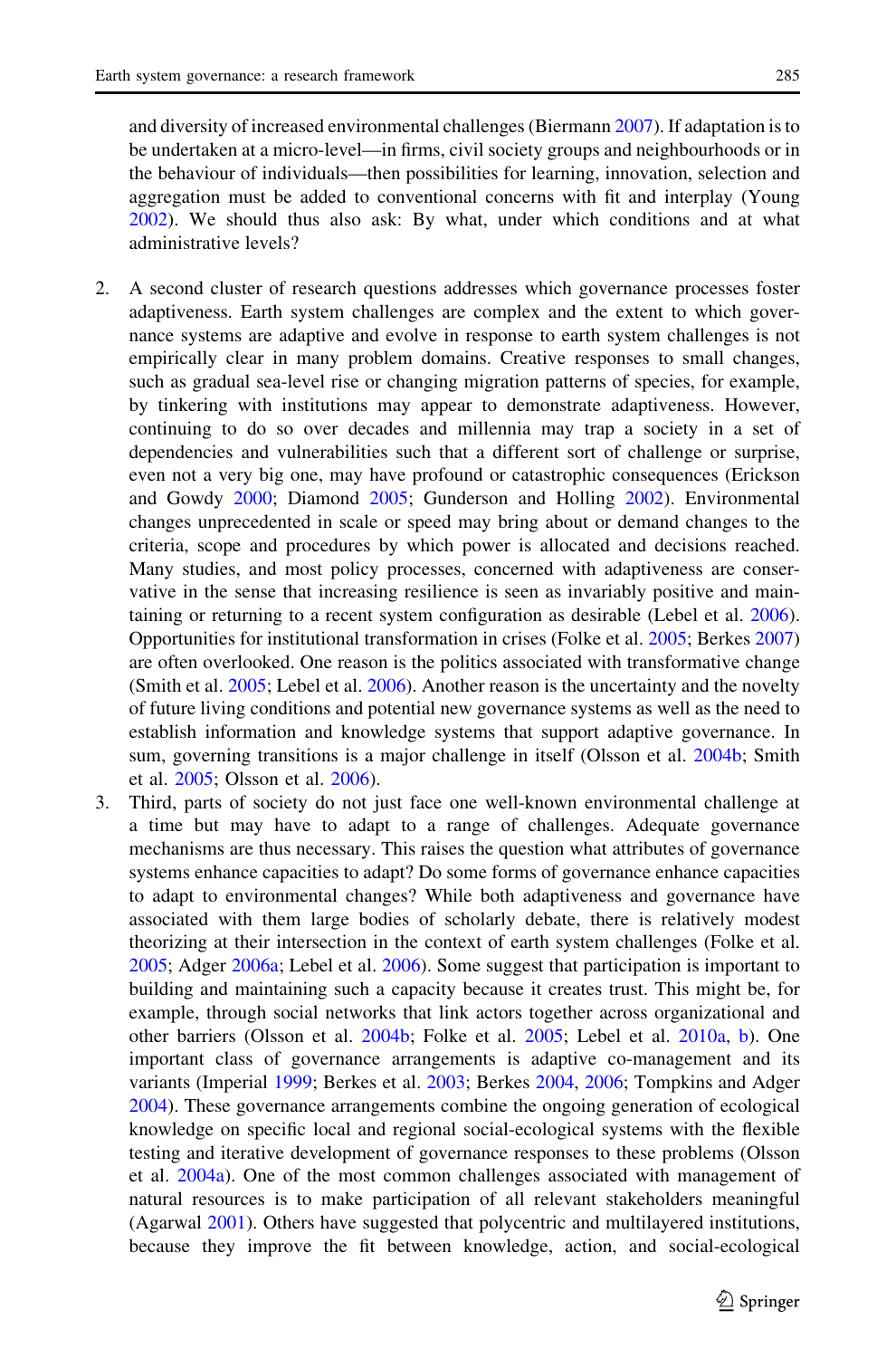contexts in ways that allow societies to respond more adaptively at appropriate levels, should enhance capacities to adapt (Berkes [2002](#page-16-0); Young [2002](#page-21-0)). Gupta et al. [\(2009](#page-18-0)), for example, have advanced an 'adaptive capacity wheel' with six dimensions and 22 criteria as a tool to assess the adaptive capacity of institutions. Such tools and methods are important and warrant further refinement.

4. The fourth and final research question is how, when and why adaptiveness influences earth system governance. It calls for deeper investigation of individual and collective behaviours that underlie adaptiveness, and, in particular, those related to the exercise, allocation and shaping of power. It requires research that aims to identify and understand causal chains (Elster [2007](#page-17-0)). This line of inquiry should continue and extend the emphasis on causality (of institutions) articulated in the research on the Institutional Dimensions of Global Environmental Change project (IDGEC[1999;](#page-18-0) Young [2002](#page-21-0)) to the broader set of processes captured in notions of governance. Comparative and synthetic research of governance initiatives and routines could help to draw and test inferences about at least the gross prevalence of different mechanisms. A deeper understanding of mechanisms could help refine the now diverse notions and conceptualizations of adaptiveness, in particular with respect to their value for understanding and shaping earth system governance.

# 3.4 The problem of accountability and legitimacy

Increasingly important is also the question of the accountability and legitimacy of systems of governance, both in its own right with regard to the theory of democratic governance, and with a view of accountability and legitimacy as intervening variables that affect overall institutional effectiveness. In the twentieth century, legitimacy and accountability were problems of national governments. In the twenty-first century, with its emerging trends of governance beyond the state along with new needs of earth system governance, accountability and legitimacy appear in a different context (Biermann and Gupta, forthcoming). There are two broad types of research needs:

First, a theoretical one. In purely intergovernmental norm-setting processes, legitimacy derives indirectly through the accountability of governments to their voters. Likewise, international bureaucracies can derive legitimacy through their principals, the governments, which are accountable to their voters. However, such long lines of accountability have been questioned in recent years (Archibugi and Held [1995;](#page-15-0) Chan and Pattberg [2008;](#page-17-0) Commission on Global Governance [1995](#page-17-0); Dingwerth [2005](#page-17-0); Dryzek [1999;](#page-17-0) Held [1995](#page-18-0)). Many authors see a solution in the participation of private actors in global governance (Held [1999,](#page-18-0) 108). However, the accountability and legitimacy of private actors themselves is problematic (Biermann [2008](#page-16-0), 294–296; Voss et al. [2006](#page-21-0); Dilling et al. [2008;](#page-17-0) Gupta [2004;](#page-18-0) Dombrowski [2010](#page-17-0)). In the domestic context, private organizations may derive legitimacy through their members or donors, or from the environmental good they seek to protect. Yet in the international context, with its high disparities in wealth and power, accountability and legitimacy of private actors are more complicated. Most philanthropic organizations are headquartered in industrialized countries, and most funds donated to their cause stem from the North, both public and private. Disparities in representation exist also within countries. Given the financial requirements of participation, more rights and responsibilities for non-state actors could also privilege representatives of industry and business at the cost of other groups.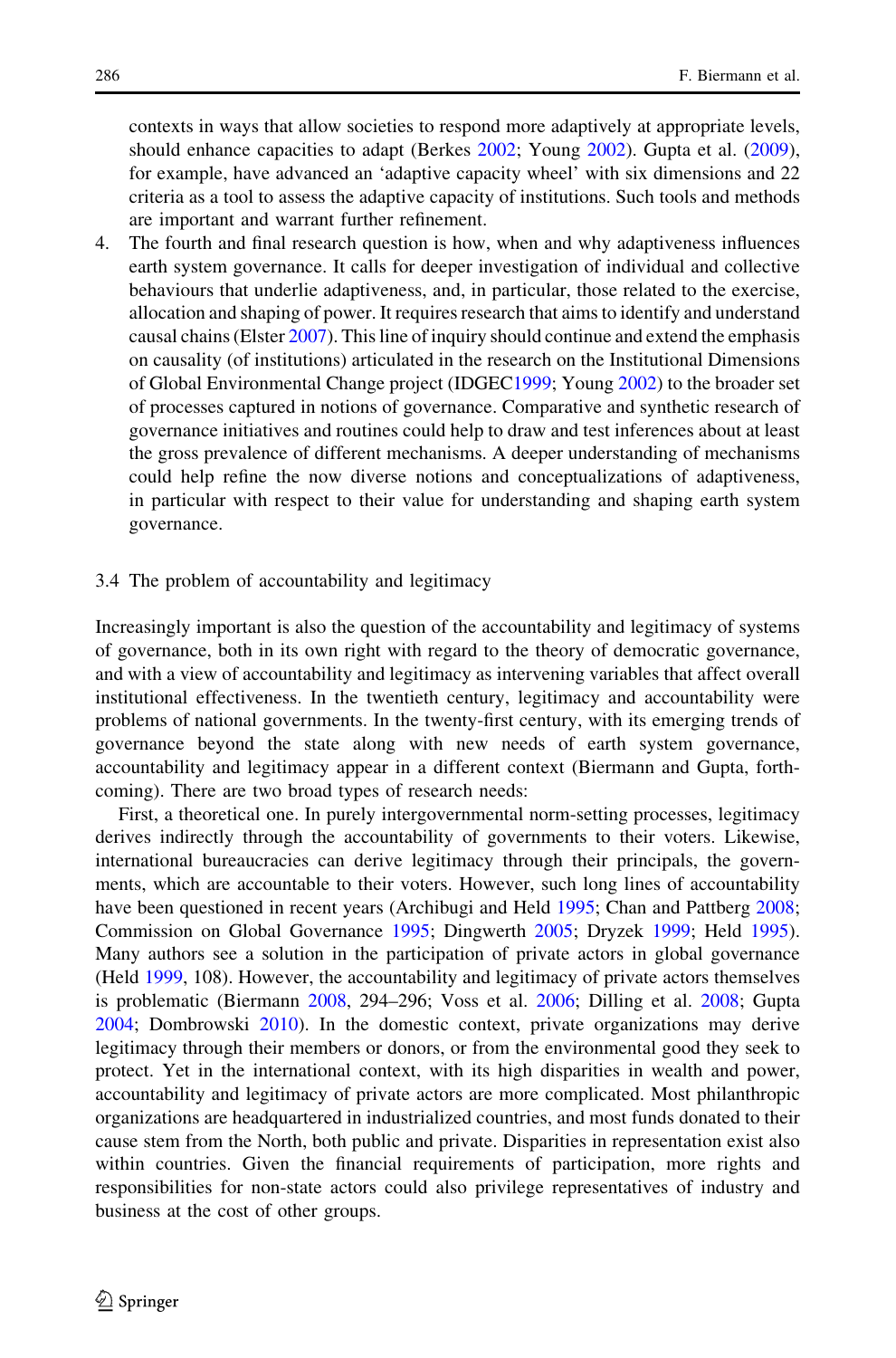This leads to a second, practical challenge: Because of these disparities, researchers need to design and practitioners to develop, institutions that guarantee participation of civil society through mechanisms that grant a balance of opinions and perspectives. Some authors, for example, propose strengthening private participation in a balanced way through quasi-corporatist institutionalization (Spiro [1994](#page-20-0)). Concerning more far-reaching proposals, the Commission on Global Governance ([1995\)](#page-17-0) for instance has proposed an international Forum of Civil Society within the United Nations, which would comprise of 300–600 ''organs of global civil society'' to be self-selected from civil society. Further research on both the theoretical foundations and the practical implications of different mechanisms for addressing problems of accountability and legitimacy in earth system governance is necessary.

The problem of accountability and legitimacy comes down to four specific research questions.

- 1. First, what are the sources of accountability and legitimacy in earth system governance? While the accountability and legitimacy of state actors remains of vital importance, there is a special need to study the accountability and legitimacy of new and emerging systems of governance that function without state actors, or in which state actors play only a marginal role (Kingsbury [2007](#page-19-0)). Both legitimacy and authority are difficult to define, and one exclusive definition might even be undesirable. Core elements of the concept of legitimacy are the acceptance and justification of authority. Acceptance relates to the way in which rules or institutions are accepted by a community as being authoritative. Justification relates to the reasons that justify the authority of certain rules or institutions (Bernstein [2005\)](#page-16-0). Dingwerth ([2007\)](#page-17-0), for example, has distinguished three dimensions of democratic legitimacy beyond the state, namely participation and inclusiveness (to what extent have those who are subject to a decision been included in decision-making?), democratic control (that those who are governed can control those who govern them) and discursive quality. Overall, the accountability and legitimacy in earth system governance is still a major research frontier (Biermann and Gupta, forthcoming).
- 2. Second, what is the effect of different forms and degrees of accountability and legitimacy for the performance of governance systems? Accountability and legitimacy are important factors that influence the eventual performance of governance mechanisms. In general, institutions and governance can be expected to be more effective when their rules and representatives are perceived as accountable and legitimate. However, institutions and governance mechanisms—in particular in the realm of private and public–private cooperation—have established different types of accountability systems and different forms of legitimacy. It is important to understand how these relate to different degrees and types of performance of governance. Equally important is to understand potential trade-offs between requirements of (environmental) effectiveness and high standards of accountability and legitimacy.
- 3. Third, transparency has been emphasized as one mechanism to secure accountability and legitimacy of earth system governance. Yet the exact role and relevance of transparency is still insufficiently understood and requires further research on the question of how mechanisms of transparency can ensure accountable and legitimate earth system governance. Does it matter, for example, whether transparency is voluntary or mandatory; whether it hinges on information disclosure by states, private actors or from international organizations; or what kind of information is disclosed? Analysing the promise and the perils of what could be termed a 'transparency turn' in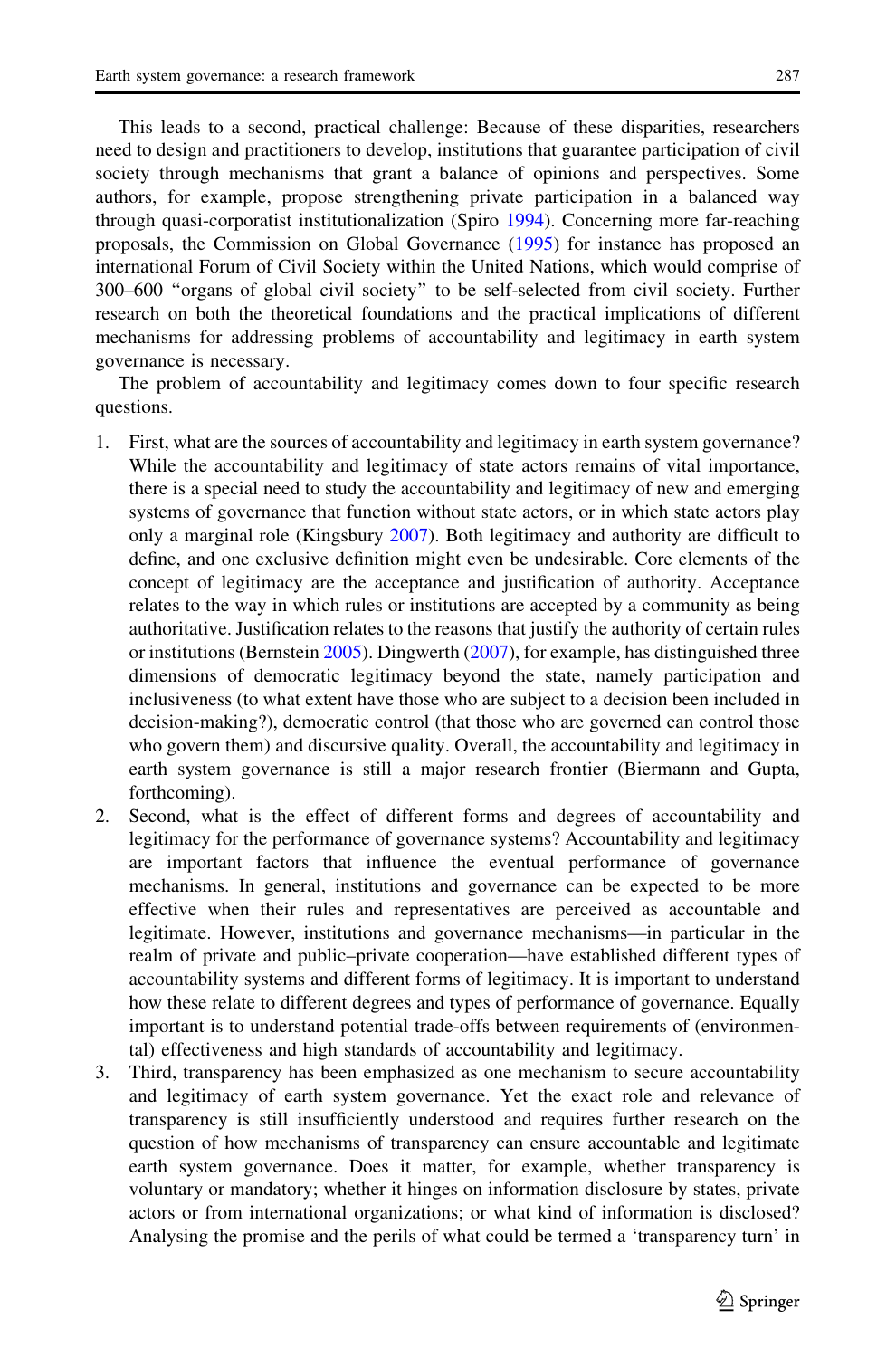global governance can thus contribute to both the theoretical and practical dimensions of the quest for a more democratic earth system governance (Gupta [2008a](#page-18-0); Mason [2008](#page-19-0)).

4. Fourth, what institutional designs can produce the accountability and legitimacy of earth system governance in a way that guarantees balances of interests and perspectives? Earth system governance must eventually involve actors at all levels of decisionmaking, and in all countries. Thus, systems of earth system governance must be legitimate for a large variety of actors, from the local level to the global level. Globally, legitimacy is particularly a problem with a view to the North–South divide (Gupta [2001](#page-18-0), [2007](#page-18-0)): Both North and South, rich and poor, must accept the rules and regulations of the current and future systems of earth system governance as legitimate, and see their representatives as accountable. However, what kind of systems can generate this type of balance of interests and perspectives that ensures a high degree of global, comprehensive legitimacy (Biermann and Gupta, forthcoming)?

### 3.5 The problem of allocation and access

Who gets what, when, where and how is a key question of politics. The pursuit of fair allocation and access, and the un-doing of perceived injustices, is a never-ending but meaningful goal. The impacts of global change pose additional challenges, for instance in the way environmental risks are distributed across peoples and places (Banuri et al. [1996](#page-16-0)) or in the way that responses are favoured and supported by stronger societies (Thomas and Twyman [2005](#page-20-0)). The research theme of allocation is difficult also because what constitutes fair allocation and access is tangled up in details of both objectives and means to achieve them. These vary widely and reflect beliefs about how the world is, or should be; they are also path-determined. There is some limited research on international environmental regimes emphasizing justice at the level of nation states. This needs to be strengthened in itself, yet also be complemented by research into allocation and access questions within states. Such research will have to tackle moral and ethical issues; it is here where questions of allocation can easily become trapped into forgetting the shaping contexts that empower and disenfranchize from the start (Rawls [1997;](#page-20-0) Dryzek [2000\)](#page-17-0).

We propose four sets of questions to guide research on the analytical problem of allocation and access.

- 1. First, how can we reach interdisciplinary conceptualizations and definitions of allocation and access? Given the breadth of debates on allocation, it seems important to improve interdisciplinary understandings (Gupta and Lebel [2010](#page-18-0)). So far allocation and access are defined differently in different disciplines: Lawyers speak of equity, economists of distribution, resource analysts of access, political scientists of fairness, geographers of socio-spatial distributions and environmental justice, and sociologists of social justice. Related to this is the question of how one can operationalize the concept of allocation and access for the governance of large-scale environmental changes with uncertain, heterogeneous and partly delayed social implications. How can one measure success in achieving fair allocation and access?
- 2. Second, what is the relevance of questions of allocation and access in earth system governance? We need a better understanding of the influence of allocation and access on earth system governance, as well as of how earth system governance and processes of earth system transformation affect allocation and access. For example, to what extent is poor access and unequal allocation at local or global levels a cause of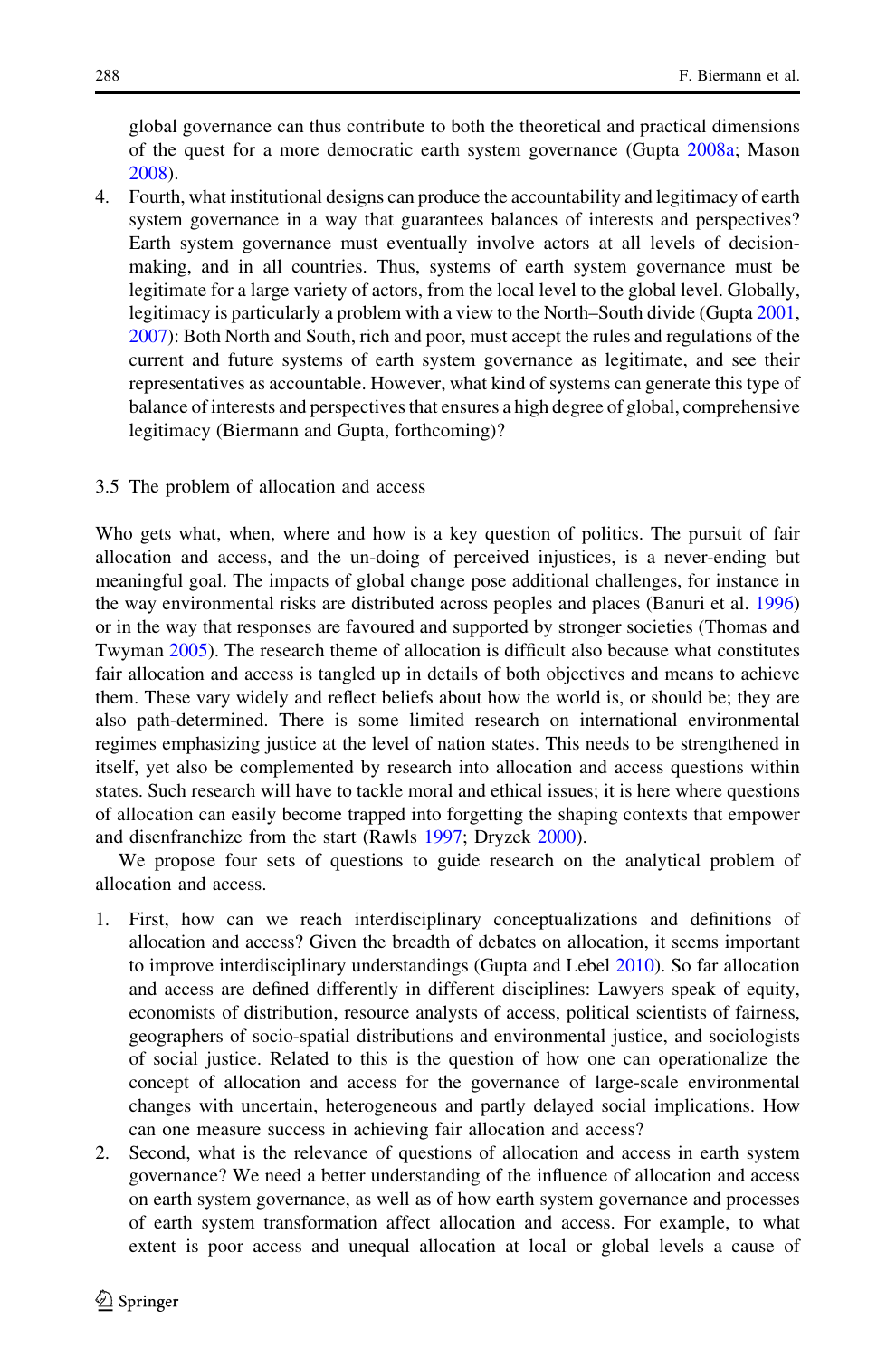<span id="page-12-0"></span>increased vulnerability to global environmental change, and to what extent is it a cause of global environmental change? Important here is also the analysis of differences. Which differences are most relevant to the increased and new vulnerabilities created by global environmental change? How can they be addressed? Who should be empowered and who held responsible for addressing them? What techniques allow us to understand and measure difference? How can vulnerable communities be empowered in different contexts to protect themselves?

- 3. Third, what (overarching) principles underlie allocation and access? It seems important to advance understanding to what extent principles of allocation and access are similar across issue areas, and to what extent successful principles can be adapted from one issue area to another. What contextual factors enhance the strengths and reduce the weaknesses of principles of allocation and access, and under what circumstances can instruments that provide for fair allocation and access be scaled up and down?
- 4. The fourth and final question is how to reconcile allocation and access with governance effectiveness. It is important to analyse the implications of current and alternative initiatives to improve allocation and access within earth system governance. How can these be redirected to the pursuit of fair allocation and access without reducing their effectiveness in addressing environmental consequences and drivers of global change?

# 4 Crosscutting themes

The five analytical problems are the basis of earth system governance research. They all share a number of crosscutting themes, that is, core concerns of the social sciences that are of fundamental relevance for the analysis of each analytical problem. Four crosscutting themes have been selected for closer examination within the Earth System Governance Project: these are power, knowledge, norms and scale.

# 4.1 Power

As ubiquitously as the term power is used, as difficult as it is to conceptualize it; yet despite its centrality, how power is conceived in studies of governance and institutions is often not discussed (Barnett and Duvall [2005;](#page-16-0) Lebel [2006a\)](#page-19-0). What is the nature of power, for example, in multilevel and network arrangements of earth system governance? Where does it lie? What are its sources? How is it exercised? Drawing on Max Weber, power is conventionally defined as getting others to do one's bidding against their own interests and even resistance. But it can be exercised or expressed in many ways, and that is where complexity and nuances enter. There is power to and power over. Power is about the capacity to take away or to grant freedoms. This does not mean that actors have to meet physically. Power may involve manipulating circumstances for others (Lukes [1974](#page-19-0)). Drawing on Albert Hirschman [\(1945](#page-18-0)), asymmetrical interdependence is used sometimes to describe sources of power: if you are more dependent on someone than they are on you, you are less powerful. Perceptions about relative power, however, may be inaccurate. Moreover, much about power is about gaining the right to speak on behalf of others, which may require strategies of the powerful that underplay power. The higher and more subtle dimensions of power can lead to deceptively peaceful settings in which consent has been manufactured and dissent vaporized.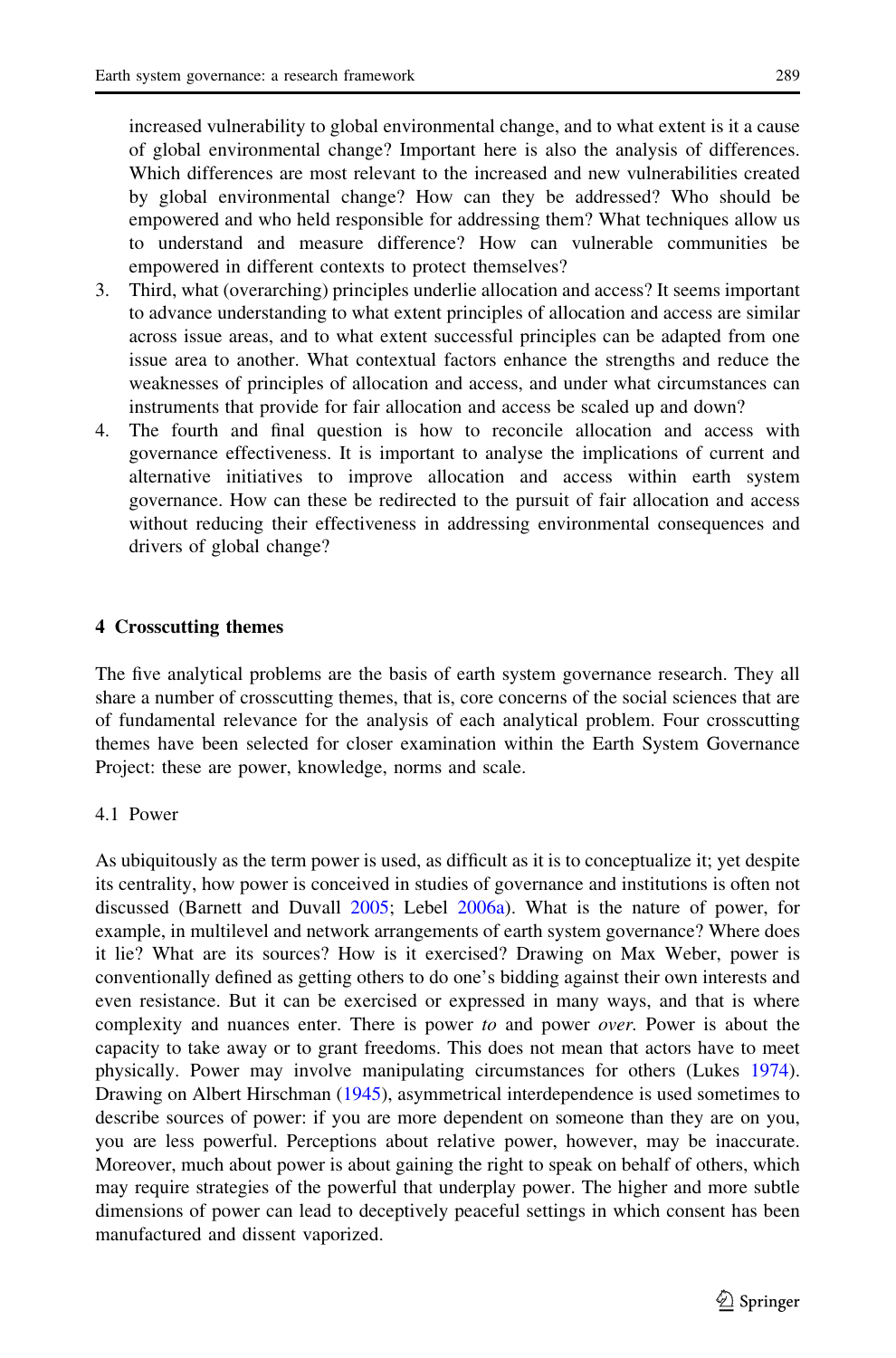# 4.2 Knowledge

Knowledge is relevant, first, in the form of scientific information that plays a major role in most processes of earth system governance. Research on earth system governance is thus inevitably also research on the role that science plays in these processes, and eventually must be reflexive, in allowing for improved understanding on the underlying theories, methods and assumptions (van Kerkhoff and Lebel [2006](#page-21-0)). The boundary between researchbased knowledge and decision-making is not hard and fixed, but rather semi-permeable, moveable and negotiated (Jasanoff [2003](#page-18-0); Jasanoff and Wynne [1998](#page-18-0)). Earth system governance thus requires a reflexive and carefully designed approach to organize and utilize some boundary functions, like mediation or translation, for example through creating specific boundary organizations (Cash et al. [2003;](#page-17-0) Guston [2001;](#page-18-0) Lebel [2010a\)](#page-19-0). Knowledge is pertinent also in the role of scientific assessments in earth system governance. Research suggests that assessments that are perceived by all key stakeholders to be legitimate, credible and salient, are those that have the most influence (Biermann [2002](#page-16-0); Mitchell et al. [2006\)](#page-19-0). Assessments that are overly driven by science easily become trapped by their framing of issues, for example, into what is easily measured. Tacit, practice-based, experiential and research-based knowledge may be complementary and usefully hybridized (Forsyth [1998,](#page-17-0) [2003](#page-17-0)), but they can also be pitted against each other and against other systems of belief. Knowledge and knowledge systems are often created and stimulated by those with resources. This may push science and scientific results in specific directions and marginalize other scientific research questions and methodologies, often affecting especially developing country concerns and interests. One can capture this in notions of the politics of science (Annan [2003](#page-15-0); Gupta [1997;](#page-18-0) Gupta and van der Zaag [2009](#page-18-0)) or of governmentality, as science is used to discipline both humans and environments (Bäckstrand and Lövbrand [2006\)](#page-15-0).

# 4.3 Norms

Third, in exploring each analytical problem of earth system governance, researchers will have to deal with the role of overarching norms, values and broader ideational structures, which have become the focus of much attention in research (see for example March and Olsen [1989,](#page-19-0) [1996,](#page-19-0) [1998;](#page-19-0) Barnett and Finnemore [2004](#page-16-0)). Also, in earth system governance, it will be important to increase understanding not only of singular institutions, but of ''collections of norms and the mix of rules and practices that structure … institutions'' (Finnemore and Sikkink [1998,](#page-17-0) 891).

### 4.4 Scale

Fourth, it will be important to identify whether certain findings or hypotheses apply on all scales, or are valid merely for one scale, for example only for the international or only for the local level. Likewise, researchers will have to analyse to what extent scale influences their finding. Scale is defined as the spatial, temporal, quantitative or analytical dimensions used to measure or rank any phenomenon. Level is the unit of analysis located at different positions on a scale (Gibson et al. [2000\)](#page-18-0). Scale is not an easy concept as disciplines deal with it differently. However, the concept also has a strong unifying effect, since a focus on scale and ways of scaling produces cross-disciplinary fertilization and richer analysis (Cumming et al. [2006](#page-17-0)). Many issues related to earth system transformation are perceived as multilevel (Cash et al. [2006\)](#page-17-0), and actors contest scales and levels by shifting issues to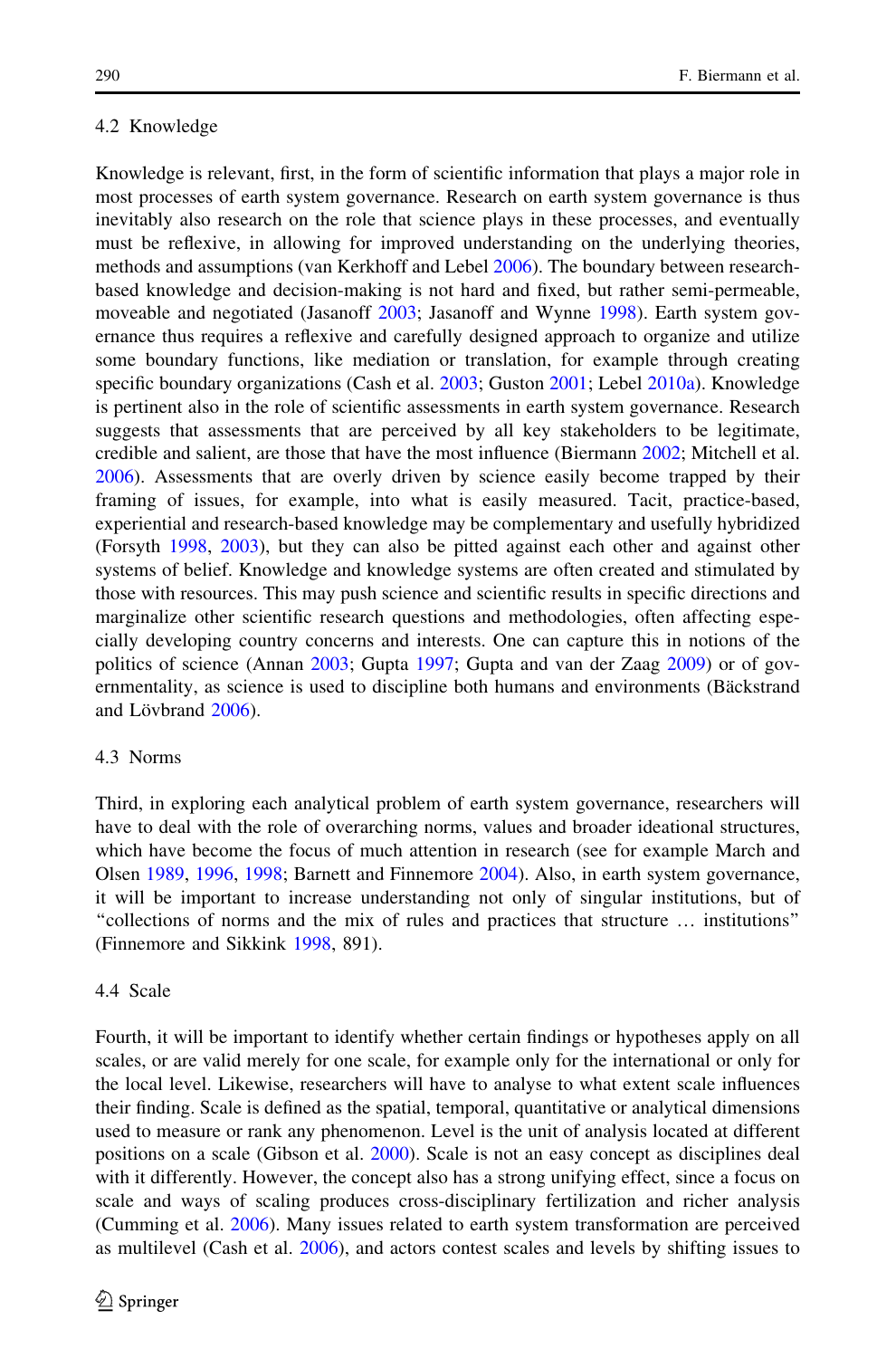<span id="page-14-0"></span>those at which they are most influential or powerful (Lebel [2006b;](#page-19-0) Lebel et al. [2005;](#page-19-0) Meadowcroft  $2002$ ; Gupta  $2008b$ ).<sup>3</sup>

#### 5 Interlinkages

The five analytical problems, and the four crosscutting themes they share, depend on each other with a multitude of possible interactions.

For instance, the problems of architecture and agency are linked through questions of how institutions and other governance mechanisms emerge, change or, conversely, are able to remain static for long periods—hence creating or restraining agency (see Schroeder [2010\)](#page-20-0). Also, the links between the problems of architecture and allocation are a recurrent theme in earth system governance. Questions about equity, justice and fairness remain at the core of much of the political debate over the design and implementation of large-scale environmental and development institutions. As another example, the problems of architecture and accountability are linked because the multilevel characteristics of earth system governance extend beyond the central government but also require local responses. Similarly, the analytical problems of agency and architecture in earth system governance are related as part of the broader agent-structure debate in the social sciences. Agents shape, and are shaped by, the broader architecture of earth system governance.

As another example, the analytical problem of allocation and access is closely related to the other four problems: Questions of allocation and access can only be resolved if integrated into the larger architecture of earth system governance and can shape or be shaped by this architecture (Kanie et al. [2010](#page-18-0)). Allocation and access are related to agency, for instance since disadvantaged communities are often not empowered to participate in decision-making as fully effective agents. Allocation and access is also linked to accountability and legitimacy, since systems of accountability often do not take into account the needs of marginalized communities (see Dombrowski [2010\)](#page-17-0).

Likewise, the problem of adaptiveness has important links to those of allocation (risk management) and agency (by whom?). The significance of the politics of adaptiveness is largely in how it allocates risks and benefits from earth system transformation and societal responses to it. The allocation of burdens to act upon also raises questions about capabilities, motivations and influence. It also requires social learning processes, and the inclusion of various forms of knowledge that are important for building adaptiveness in several ways and at different scales (see Lebel et al. [2010a](#page-19-0)). Finally, at the intersection of the problems of allocation and accountability lie issues critical to performance. For instance, if outcomes in terms of social-ecological sustainability and human wellbeing are not achieved, authorities need to be held accountable.

# 6 Earth system governance as a challenge for research and policy

The Earth System Governance Project, while primarily a scientific initiative, is also designed to assist policy. Significant policy-relevant contributions from research are expected in all five analytical problem areas. For example, the problem of the architecture of earth system governance is a key concern of current negotiations and political processes

<sup>&</sup>lt;sup>3</sup> To further focus initial efforts, four flagship activities, or case study areas, have been identified (see for more detail Biermann et al. [2009a,](#page-16-0) 87-109): the global water, food, climate and economic systems.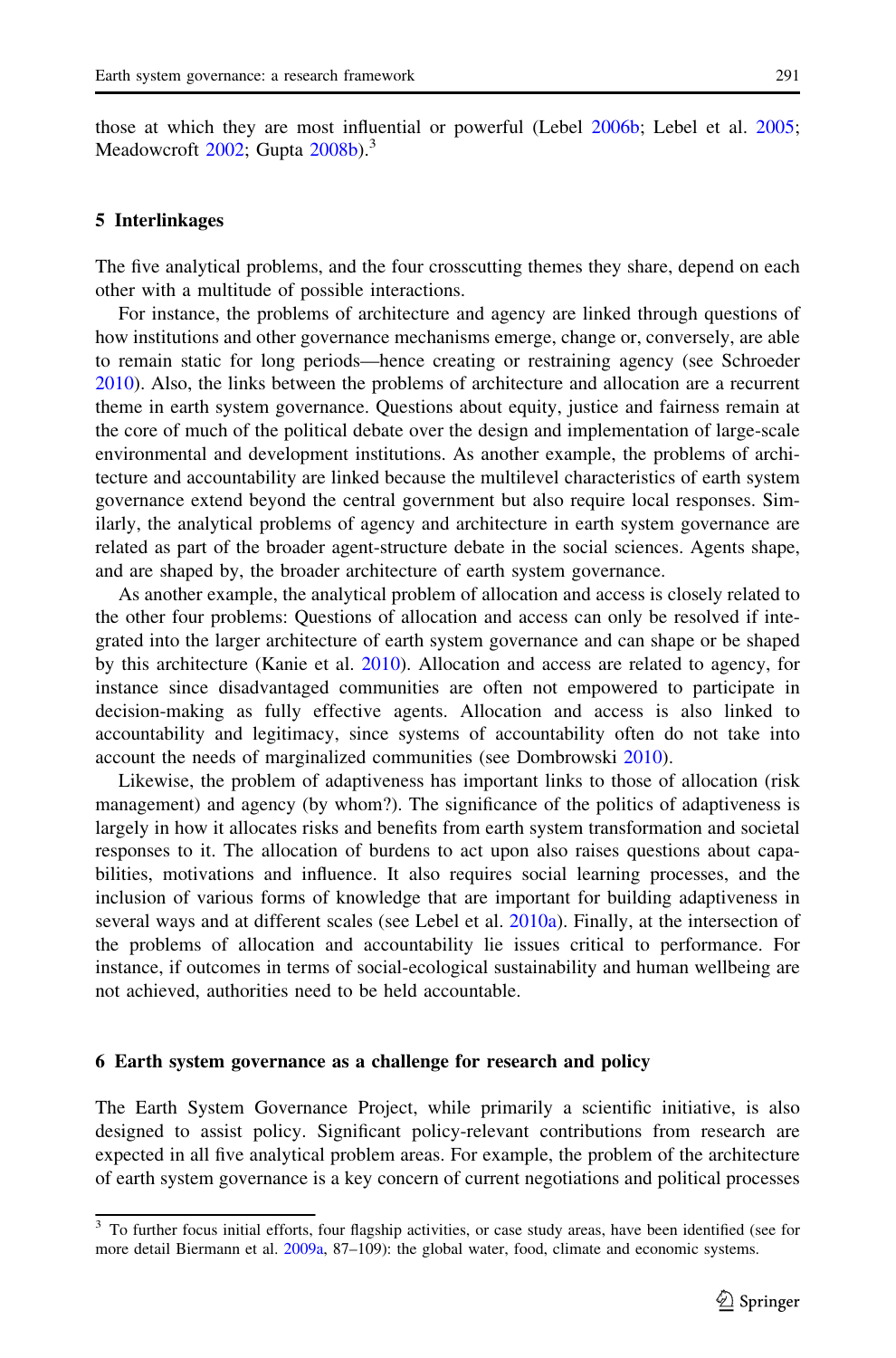<span id="page-15-0"></span>that are often faced with 'treaty congestion' and complex interlinkages between different institutions, for instance between multilateral environmental agreements and the World Trade Organization. 'Fragmented' governance architectures are also an increasing problem for decision-makers, particularly in climate policy. A related concern is the reform of the United Nations, for example with a view to the debate on a United Nations Environment Organization (Biermann et al. [2009b](#page-16-0)). At national and local levels, architecture is a key concern for decision-makers dealing with policy integration, the comparative effectiveness of policy instruments, and the integration of decision-making from international, national and local levels. Research on agency within the project will generate novel ideas on the integration of civil society actors in earth system governance, and on the advantages and disadvantages of private and public–private governance arrangements. Research on governance of adaptation and the adaptiveness of governance arrangements will inform policymakers who have to deal with adapting politics and policies to a changing world. The accountability and legitimacy of decision-making, from local to global levels, is equally a key problem for public policy. Finally, new research on allocation and access will help to improve governance outcomes and advance philosophical and ethical discourses on an equitable approach to earth system governance.

Earth system governance is one of the most difficult yet at the same time one of the most exciting and urgent research topics for the social sciences. The five analytical problems and four crosscutting research themes (Fig. [1\)](#page-3-0) of the Earth System Governance Project's science programme provide a starting point for advancing and integrating many different strands and disciplines of research. Undoubtedly, other problems and themes will emerge as the programme matures. Yet the framework advanced here provides, we argue, a first overall conceptualization of this vital emerging research field in the social sciences that forms a valuable foundation for further research efforts.

Open Access This article is distributed under the terms of the Creative Commons Attribution Noncommercial License which permits any noncommercial use, distribution, and reproduction in any medium, provided the original author(s) and source are credited.

# **References**

- Adger, N. W. (2001). Scales of governance and environmental justice for adaptation and mitigation of climate change. Journal of International Development, 13, 921–931.
- Adger, N. W. (2006a). Vulnerability. Global Environmental Change, 16, 268–281.
- Adger, N. W. (2006b). The political economy of cross-scale networks in resource co-management. *Ecology* and Society, 10(2), article 9. [online: [http://www.ecologyandsociety.org/vol10/iss2/art9\]](http://www.ecologyandsociety.org/vol10/iss2/art9).
- Adger, N. W., & Jordan, A. J. (Eds.). (2008). Governing sustainability. Cambridge, UK: Cambridge University Press.
- Agarwal, B. (2001). Participatory exclusions, community forestry, and gender: An analysis for South Asia and a conceptual framework. World Development, 29, 1623–1648.
- Andonova, L. B., & Levy, M. A. (2003). Franchising global governance. In O. S. Stokke & O. B. Thommessen (Eds.), Yearbook of international cooperation on environment and development (pp. 19–32). London: Earthscan.
- Andresen, S., Skodvin, T., Underdal, A., & Wettestad, J. (Eds.). (2000). Science and politics in international environmental regimes: Between integrity and involvement. Manchester: Manchester University Press. Annan, K. (2003). A challenge to the world's scientists. Science, 299, 1485.
- Archibugi, D., & Held, D. (Eds.). (1995). Cosmopolitan democracy: An agenda for a new world order. Oxford: Polity Press.
- Bäckstrand, K., & Lövbrand, E. (2006). Planting trees to mitigate climate change: Contested discourses of ecological modernization, green governmentality and civic environmentalism. Global Environmental Politics, 6, 50–75.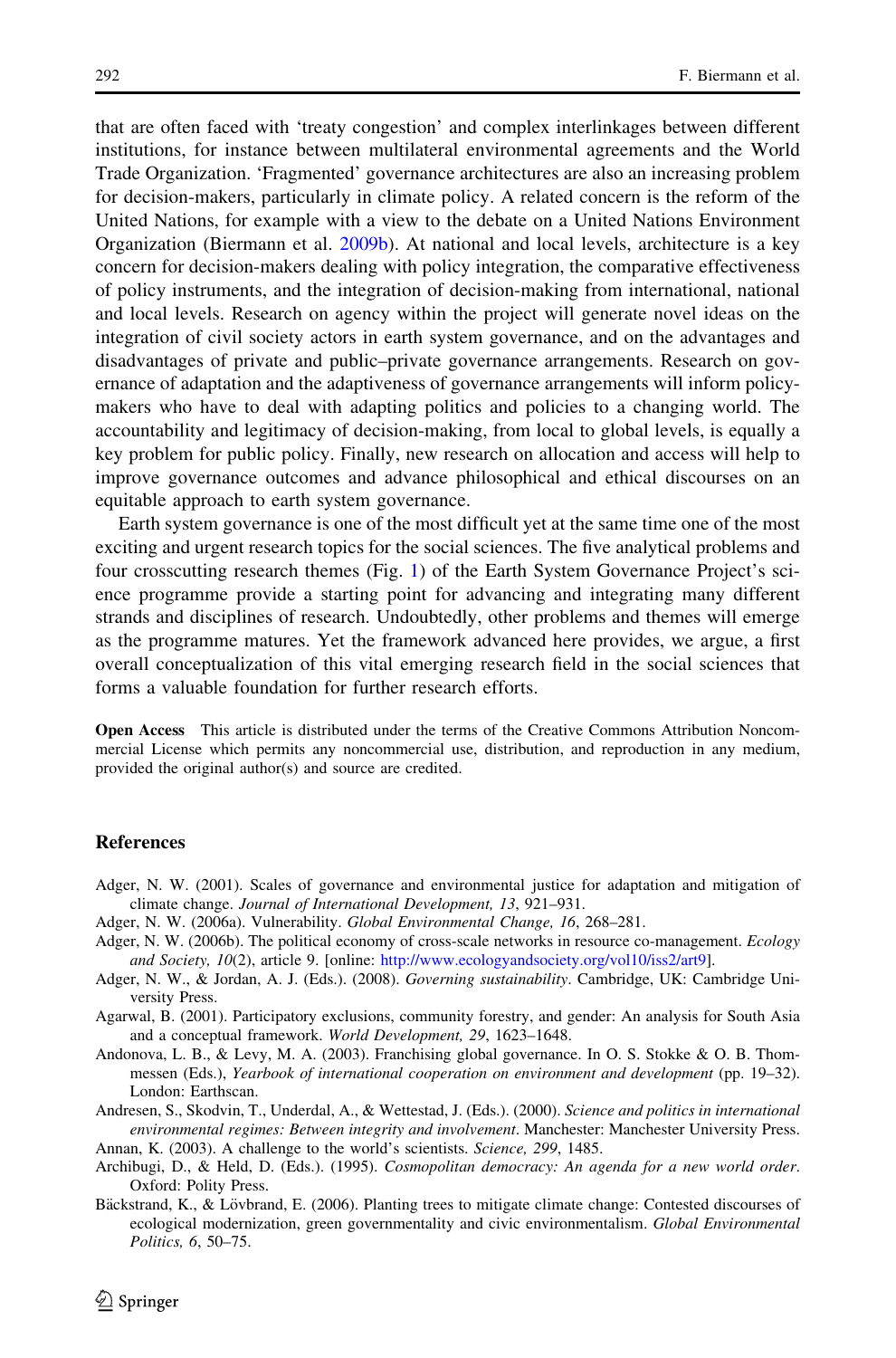- <span id="page-16-0"></span>Banuri, T., Goran-Maler, K., Grubb, M., Jacobson, H. K., & Yamin, F. (1996). Equity and social considerations. In J. Bruce, L. Hoesung, & E. Haites (Eds.), Climate change (1995): Economic and social dimensions of climate change (pp. 79–124). Cambridge, UK: Cambridge University Press.
- Barnett, M. N., & Duvall, R. (2005). Power in international politics. International Organization, 59, 39–75. Barnett, M. N., & Finnemore, M. (2004). Rules for the world: International organizations in global politics.
- Ithaca: Cornell University Press.
- Berkes, F. (2002). Cross-scale institutional linkages for commons management: Perspectives from the bottom up. In E. Ostrom, T. Dietz, N. Dolsak, P. C. Stern, S. Stonich, & E. U. Weber (Eds.), The drama of the commons (pp. 293–321). Washington DC: National Academy Press.
- Berkes, F. (2004). Rethinking community-based conservation. Conservation Biology, 18, 621–630.
- Berkes, F. (2006). From community-based resource management to complex systems. Ecology and Society,  $11(1)$ , 45.
- Berkes, F. (2007). Understanding uncertainty and reducing vulnerability: Lessons from resilience thinking. Natural Hazards, 41, 283–295.
- Berkes, F., Colding, J., & Folke, C. (Eds.). (2003). Navigating social-ecological systems: Building resilience for complexity and change. Cambridge, UK: Cambridge University Press.
- Bernstein, S. (2001). The compromise of liberal environmentalism. New York: Colombia University Press.
- Bernstein, S. (2005). Legitimacy in global environmental governance. Journal of International Law and International Relations, 1(1–2), 139–166.
- Betsill, M. M. (2006). Transnational actors in international environmental politics. In M. M. Betsill, K. Hochstetler, & D. Stevis (Eds.), International Environmental Politics (pp. 172–202). Basingstoke: Palgrave Macmillan.
- Betsill, M. M., & Bulkeley, H. (2004). Transnational networks and global environmental governance: The cities for climate protection program. International Studies Quarterly, 48, 471–493.
- Betsill, M. M., & Bulkeley, H. (2006). Cities and the multilevel governance of global climate change. Global Governance, 12(2), 141–159.
- Betsill, M. M., & Corell, E. (Eds.). (2008). NGO diplomacy: The influence of nongovernmental organizations in international environmental negotiations. Cambridge, MA: MIT Press.
- Biermann, F. (2002). Institutions for scientific advice: Global environmental assessments and their influence in developing countries. Global Governance, 8(2), 195–219.
- Biermann, F. (2007). 'Earth system governance' as a crosscutting theme of global change research. Global Environmental Change. Human and Policy Dimensions, 17, 326–337.
- Biermann, F. (2008). Earth system governance. A research agenda. In O. R. Young, L. A. King, & H. Schroeder (Eds.), Institutions and environmental change: Principal findings, applications, and research frontiers (pp. 277–302). Cambridge, MA: MIT Press.
- Biermann, F., Betsill, M. M., Gupta, J., Kanie, N., Lebel, L., Liverman, D., Schroeder, H. & Siebenhüner, B. with contributions from K. Conca, L. da Costa Ferreira, B. Desai, S. Tay & R. Zondervan (2009a). Earth system governance: People, places and the planet. Science and Implementation Plan of the Earth System Governance Project. Earth System Governance Report 1, IHDP Report 20. (Bonn, IHDP: The Earth System Governance Project).
- Biermann, F., Chan, M.-S., Mert, A., & Pattberg, P. (2007). Multi-stakeholder partnerships for sustainable development. Does the promise hold? In P. Glasbergen, F. Biermann, & A. P. J. Mol (Eds.), Partnerships, governance, and sustainable development: Reflections on theory and practice (pp. 239–260). Cheltenham: Edward Elgar.
- Biermann, F., Davis, O., & van der Grijp, N. (2009b). Environmental policy integration and the architecture of global environmental governance. International Environmental Agreements: Politics, Law and Economics, 9, 351–369.
- Biermann, F. & Gupta, A. (Eds.) (forthcoming). Accountability and legitimacy in earth system governance. Ecological Economics.
- Biermann, F., & Pattberg, P. (2008). Global environmental governance: Taking stock, moving forward. Annual Review of Environment and Resources, 33, 277–294.
- Biermann, F., Pattberg, P., van Asselt, H., & Zelli, F. (2009c). The fragmentation of global governance architectures: a framework for analysis. Global Environmental Politics, 9(4), 14–40.
- Biermann, F., & Siebenhüner, B. (2009). Managers of global change: The influence of international environmental bureaucracies. Cambridge, MA: MIT Press.
- Blaikie, P., Cannon, T., Davis, I., & Wisner, B. (1994). At risk: Natural hazards, people's vulnerability and disaster. London: Routledge.
- Breitmeier, H., Young, O. R., & Zürn, M. (2006). Analyzing international environmental regimes: From case study to database. Cambridge, MA: The MIT Press.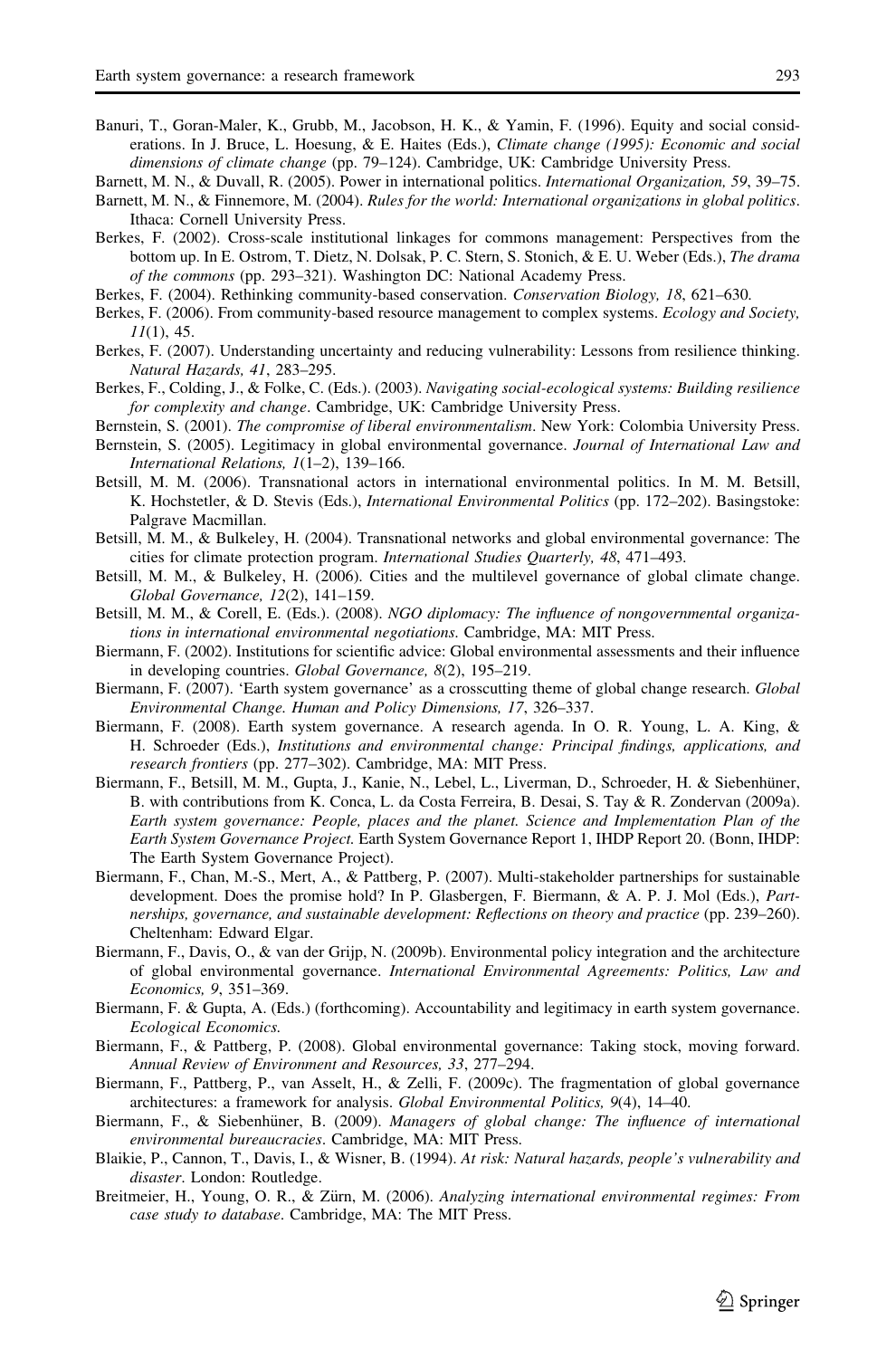- <span id="page-17-0"></span>Brunnée, J. (2002). Coping with consent: Law-making under multilateral environmental agreements. Leiden Journal of International Law, 15, 1.
- Bulkeley, H., & Betsill, M. M. (2003). Cities and climate change: Urban sustainability and global environmental governance. London and New York: Routledge.
- Carpenter, S., Walker, B., Anderies, J. M., & Abel, N. (2001). From metaphor to measurement: resilience of what to what? Ecosystems, 4, 765-781.
- Cash, D. W., Adger, W. N., Berkes, F., Garden, P., Lebel, L., Olsson, P., Pritchard, L. & Young, O. R. (2006). Scale and cross-scale dynamics: governance and information in a multilevel world. Ecology and Society, 11 (2): Article 8 [online: [http://www.ecologyandsociety.org/vol11/iss2/art8/\]](http://www.ecologyandsociety.org/vol11/iss2/art8/).
- Cash, D., Clark, W. C., Alcock, F., Dickson, N. M., Eckley, N., Guston, D. H., et al. (2003). Knowledge systems for sustainable development. PNAS, 100(14), 8086–8091.
- Cashore, B. (2002). Legitimacy and the privatization of environmental governance: How non-state marketdriven (NSMD) governance systems gain rule-making authority. Governance, 15(4), 503–529.
- Chambers, W. B. (Ed.). (2001). Inter-Linkages: The Kyoto Protocol and the international trade and investment regimes. Tokyo: United Nations University Press.
- Chan, M.-S., & Pattberg, P. (2008). Private rule-making and the politics of accountability: analyzing global forest governance. Global Environmental Politics, 8(3), 103–121.
- Commission on Global Governance (1995). Our global neighbourhood. The report of the Commission on Global Governance. (Oxford: Oxford University Press).
- Cumming, G. S., Cumming, D. H. M. & Redman, C. L. (2006). Scale mismatches in social ecological systems: Causes, consequences and solutions. *Ecology and Society*, 11(1), article 14 [online: <http://www.ecologyandsociety.org/col11/iss1/art14/>].

Diamond, J. (2005). Collapse: How societies choose to fail or succeed. New York: Viking Press.

- Dilling, O., Herberg, M., & Winter, G. (2008). Responsible business: Self-governance and law in transnational economic transactions. Oxford: Hart.
- Dingwerth, K. (2005). The democratic legitimacy of public-private rule-making. What can we learn from the World Commission on Dams? Global Governance, 11(1), 65–83.
- Dingwerth, K. (2007). The new transnationalism. Transnational governance and democratic legitimacy. Basingstoke: Palgrave Macmillan.
- Dombrowski, K. (2010) Filling the gap? An analysis of NGO responses to participation and representation deficits in global climate governance. International Environmental Agreements: Politics, Law and Economics, 10(4).
- Dryzek, J. S. (1999). Transnational democracy. The Journal of Political Philosophy, 7(1), 30–51.
- Dryzek, J. S. (2000). Deliberative democracy and beyond: Liberals, critics, contestations. Oxford: Oxford University Press.
- Elster, J. (2007). Explaining social behavior: More nuts and bolts for the social sciences. New York: Cambridge University Press.
- Erickson, J., & Gowdy, J. (2000). Resource use, institutions and sustainability: A tale of two pacific island cultures. Land Economics, 76, 345–354.
- ESSP—Earth System Science Partnership. (2001). The Amsterdam declaration on global change. Retrieved 10 September 2009 from <http://www.essp.org/index.php?id=41>.
- Finnemore, M., & Sikkink, K. (1998). International norm dynamics and political change. *International* Organization, 52(4), 887–917.
- Folke, C. (2006). Resilience: the emergence of a perspective for social-ecological systems analyses. Global Environmental Change, 16, 253–267.
- Folke, C., Colding, J., & Berkes, F. (2003). Synthesis: Building resilience and adaptive capacity in socialecological systems. In F. Berkes, J. Colding, & C. Folke (Eds.), Navigating social-ecological systems: Building resilience for complexity and change (pp. 352–387). Cambridge, UK: Cambridge University Press.
- Folke, C., Hahn, T., Olsson, P., & Norberg, J. (2005). Adaptive governance of social-ecological systems. Annual Review Environment Resources, 30, 441–473.
- Forsyth, T. (1998). Mountain myths revisited: Integrating natural and social environmental science. Mountain Research and Development, 18(2), 126–139.
- Forsyth, T. (2003). Critical political ecology: The politics of environmental science. London: Routledge.
- Gallopin, G. (2006). Linkages between vulnerability, resilience and adaptive capacity. Global Environmental Change, 16, 293–303.
- Gehring, T., & Oberthür, S. (2008). Interplay: Exploring institutional interaction. In O. R. Young, L. A. King, & H. Schroeder (Eds.), Institutions and environmental change: Principal findings, applications and research frontiers (pp. 187–224). Cambridge, MA: MIT Press.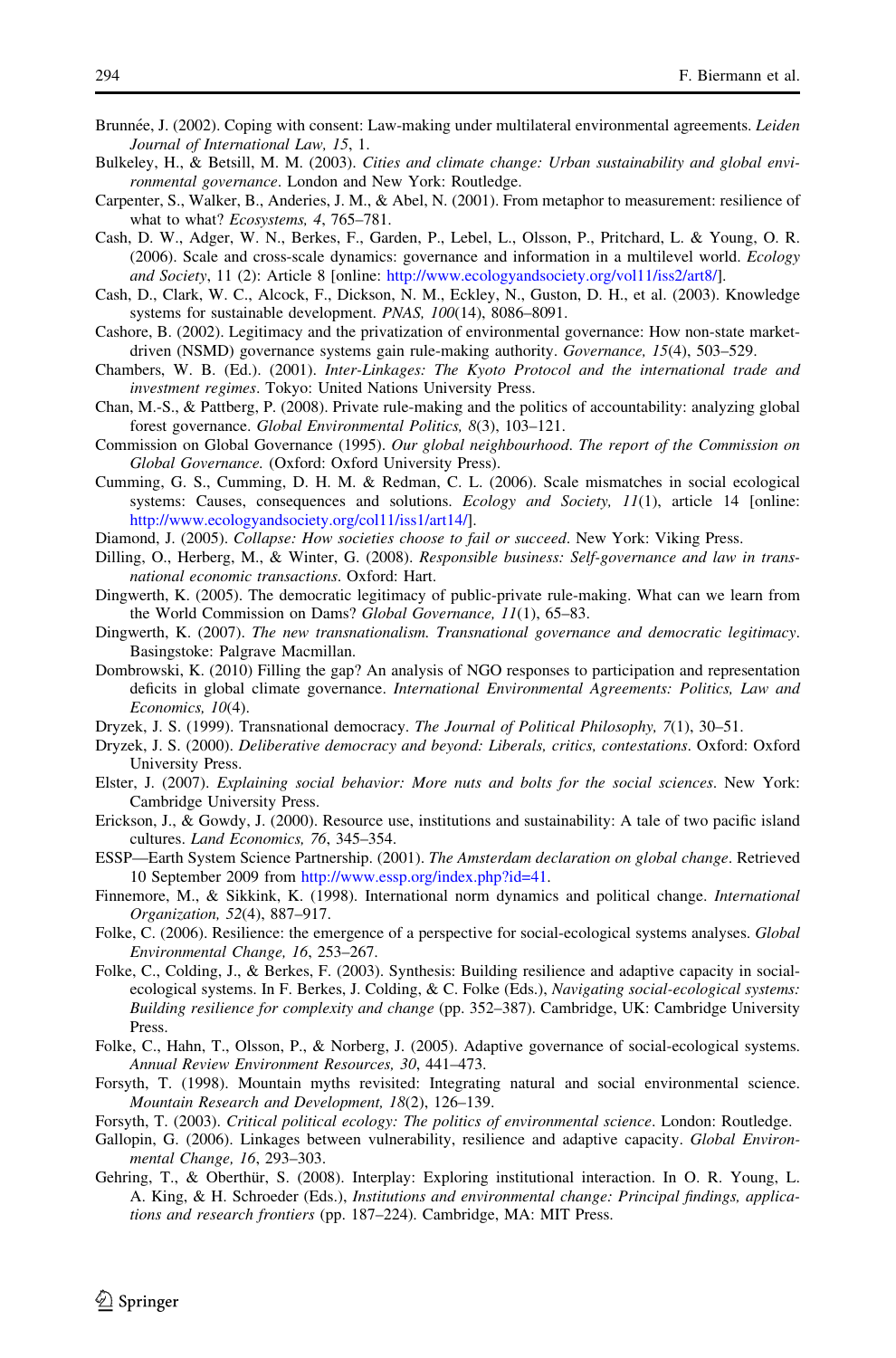- <span id="page-18-0"></span>Gibson, C. C., Ostrom, E., & Ahn, T.-K. (2000). The concept of scale and the human dimensions of global change: A survey. Ecological Economics, 32, 217–239.
- Glasbergen, P., Biermann, F., & Mol, A. P. J. (Eds.). (2007). Partnerships, governance, and sustainable development: Reflections on theory and practice. Cheltenham: Edward Elgar.
- Gunderson, L. H., & Holling, C. S. (Eds.). (2002). Panarchy: Understanding transformations in human and natural systems. Washington, DC: Island Press.
- Gupta, J. (1997). The climate change convention and developing countries: From conflict to consensus? Dordrecht: Kluwer Academic Publishers.
- Gupta, J. (2001). Legitimacy in the real world: A case study of the developing countries, non-governmental organizations and climate change. In J.-M. Coicaud & V. Heiskanen (Eds.), The legitimacy of international organizations (pp. 482–518). Tokyo: United Nations University Press.
- Gupta, J. (2004). Non-state actors: Undermining or increasing the legitimacy and transparency of international environmental law. (In I. F. Dekker & W. Werner (Eds.). Governance and international legal theory (pp. 297-320). Nova Et Vetera Iuris Gentium.).
- Gupta, J. (2007). International law and climate change: The challenges facing developing countries. Yearbook of International Environmental Law (Oxford University Press), 16, 114–153.
- Gupta, A. (2008a). Transparency under scrutiny: Information disclosure in global environmental governance. Global Environmental Politics, 8(2), 1-7.
- Gupta, J. (2008b). Global change: Analysing scale and scaling in environmental governance. In O. R. Young, H. Schroeder, & L. A. King (Eds.), Institutions and environmental change: Principal findings, applications, and research frontiers (pp. 225–258). Cambridge, MA: MIT Press.
- Gupta, J. & Lebel, L. (2010). Access and allocation in earth system governance: Water and climate change compared. International Environmental Agreements: Politics, Law and Economics, 10(4).
- Gupta, J., Termeer, K., Klostermann, J., Meijerink, S., van den Brink, M., Jong, P. & Nooteboom, S. (2009). Institutions for climate change: A method to assess the inherent characteristics of institutions to enable the adaptive capacity of society. Available on Glogov website [http://glogov.org/?pageid=4.](http://glogov.org/?pageid=4)
- Gupta, J., & van der Zaag, P. (2009). The politics of water science: Unresolved water problems and biased research agendas. Global Environmental Politics, 9(2), 14–23.
- Guston, D. H. (2001). Boundary organizations in environmental policy and science: an introduction. Science. Technology and Human Values, 26(4), 399–408.
- Haas, P. M. (1993). Introduction: Epistemic communities and international policy coordination. International Organization, 47, 1–35.
- Haufler, V. (2000). Private sector international regimes. In R. A. Higgott, G. R. D. Underhill, & A. Bieler (Eds.), Non-state actors and authority in the global system (pp. 121–137). London, New York: Routledge.
- Held, D. (1995). Democracy and the global order: From the modern state to cosmopolitan governance. Cambridge: Polity Press.
- Held, D. (1999). The transformation of political community. In I. Shapiro & C. Hacker-Cordon (Eds.), Democracy's edges (pp. 84–111). Cambridge, UK: Cambridge University Press.
- Hirschman, A. O. (1945/1980). National power and the structure of foreign trade. (Berkeley: University of California Press).
- Hooghe, L., & Marks, G. (2003). Unravelling the central state, but how? Types of multi-level governance. American Political Science Review, 97(2), 233–243.
- Imperial, M. T. (1999). Institutional analysis and ecosystem-based management: The institutional analysis and development framework. Environmental Management, 24, 449–465.
- Institutional Dimensions of Global Environmental Change Project. (1999). Science Plan, by O. R. Young with contributions from A. Agrawal, L. A. King, P. H. Sand, A. Underdal and M. Wasson (= IHDP Report No. 9) (Bonn: IHDP).
- Jasanoff, S. (2003). Technologies of humility: Citizen participation in governing science. Minerva, 41(3), 223–244.
- Jasanoff, S., & Wynne, B. (1998). Science and decision-making. In S. Rayner & E. L. Malone (Eds.), Human choice and climate change: The societal framework (pp. 1–87). Columbus, Ohio: Batelle Press.
- Jordan, A. J. (2008). The governance of sustainable development: Taking stock and looking forwards. Environmental and Planning C, 26, 17–33.
- Kanie, N., & Haas, P. M. (Eds.). (2004). *Emerging forces in environmental governance*. Tokyo: United Nations University Press.
- Kanie, N., Hiromi, N., Yasuaki, H. & Yasuko, K. (2010) Allocation and architecture in climate governance beyond Kyoto: Lessons from interdisciplinary research on target setting. International Environmental Agreements: Politics, Law and Economics, 10(4).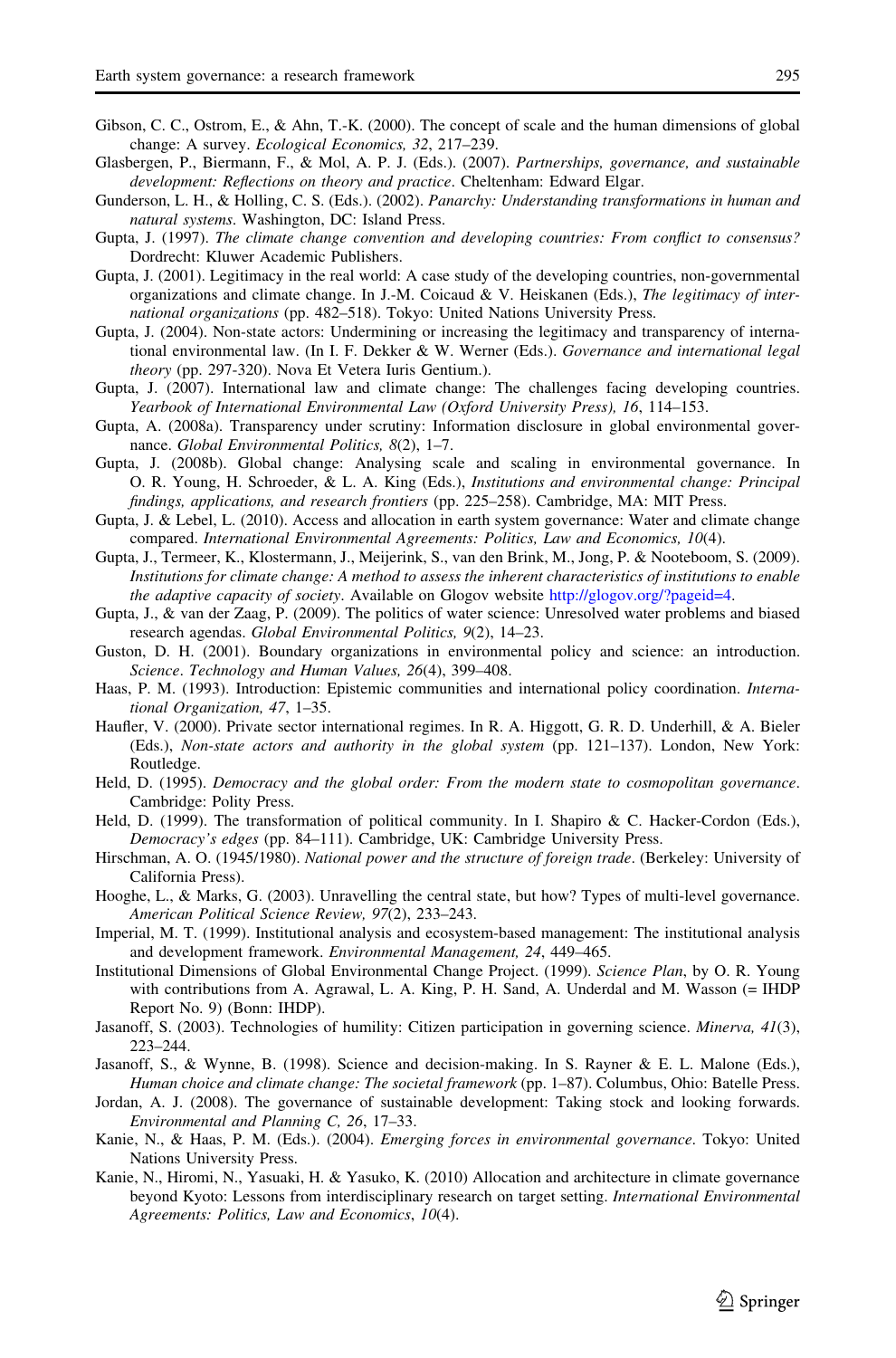- <span id="page-19-0"></span>Kingsbury, B. (2007). Global environmental governance as administration: Implications for international law. In D. Bodansky, J. Brunnée, & E. Hey (Eds.), Oxford Handbook of International Environmental Law (pp. 63–84). New York: Oxford University Press.
- Kingsbury, B., Krisch, N., & Stewart, R. B. (2005). The emergence of global administrative law. Law and Contemporary Problems, 68, 15–61.
- Krisch, N. (2006). The pluralism of global administrative law. *European Journal of International Law*, 17(1), 247–278.
- Lebel, L. (2006a). Reflections on power. USER briefing BN-2006-10. (Chiang Mai: Unit for Social and Environmental Research) [online: <http://www.sea-user.org/uweb.php?pg=170>].
- Lebel, L. (2006b). The politics of scale in environmental assessment. In W. V. Reid, F. Berkes, T. J. Wilbanks, & D. Capistrano (Eds.), Bridging scales and knowledge systems: Concepts and applications in ecosystem assessment (pp. 37–57). New York: Island Press.
- Lebel, L., Anderies, J. M., Campbell, B., Folke, C., Hatfield-Dodds, S., Hughes, T., et al. (2006). Governance and the capacity to manage resilience in regional social-ecological systems. Ecology and Society, 11(1), 11–19.
- Lebel, Dore, L. J., Daniel, R., & Koma, Y. S. (Eds.). (2007). Democratizing water governance in the Mekong region. Chiang Mai: Mekong Press.
- Lebel, L., Garden, P. & Imamura, M. (2005). Politics of scale, position and place in the governance of water resources in the Mekong region. *Ecology and Society*, 10(2), article18. [online: [http://www.ecologyandsociety.org/vol10/iss2/art18/\]](http://www.ecologyandsociety.org/vol10/iss2/art18/).
- Lebel, L., Grothmann, T. & Siebenhüner, B. (2010a). The role of social learning in adaptiveness: insights from water management. International Environmental Agreements: Politics, Law and Economics,  $10(4)$ .
- Lebel, L., Xu, J., Bastakoti, R. C. & Lamba, A. (2010b). Pursuits of adaptiveness in the shared rivers of Monsoon Asia. International Environmental Agreements: Politics, Law and Economics, 10(4).
- Leemans, R., Asrar, G., Busalacchi, A., Canadell, J., Ingram, J., Larigauderie, A., et al. (2009). Developing a common strategy for integrative global environmental change research and outreach: the Earth System Science Partnership (ESSP). Current Opinion in Environmental Sustainability, 1(1), 4–13.
- Levy, D. L., & Newell, P. J. (Eds.). (2004). The business of global environmental governance. Cambridge, MA: MIT Press.
- Lukes, S. (1974). Power: A radical view. London: Macmillan.
- March, J. G., & Olsen, J. P. (1989). Rediscovering institutions: The organizational basis of politics. New York: Free Press.
- March, J. G., & Olsen, J. P. (1996). Institutional perspectives on political institutions. Governance. An International Journal of Policy and Administration, 9(3), 247–264.
- March, J. G., & Olsen, J. P. (1998). The institutional dynamics of international political orders. International Organization, 52(4), 943–969.
- Mason, M. R. (2008). The governance of transnational environmental harm: Addressing new modes of accountability/responsibility. Global Environmental Politics, 8(3), 8–24.
- Meadowcroft, J. (2002). Politics and scale: Some implications for environmental governance. *Landscape* and Urban Planning, 61, 169–179.
- Mitchell, R. B. (2008). Evaluating the performance of environmental institutions: What to evaluate and how to evaluate it? In O. R. Young, L. A. King, & H. Schroeder (Eds.), Institutions and environmental change: Principal findings, applications, and research frontiers (pp. 79–114). Cambridge, MA: MIT Press.
- Mitchell, R. B., Clark, W. C., Cash, D., & Dickson, N. M. (Eds.). (2006). Global environmental assessments: Information and influence. Cambridge, MA: MIT Press.
- Oberthür, S., & Gehring, T. (Eds.). (2006). Institutional interaction in global environmental governance. Synergy and conflict among international and EU policies. Cambridge, MA: MIT Press.
- Olsson, P., Folke, C., & Berkes, F. (2004a). Adaptive comanagement for building resilience in socialecological systems. Environmental Management, 34, 75–90.
- Olsson, P., Folke, C. & Hahn, T. (2004b). Social-ecological transformation for ecosystem management: The development of adaptive co-management of a wetland landscape in southern Sweden. Ecology and Society, 9, article 2. [online: [http://www.ecologyandsociety.org/vol9/iss4/art2\]](http://www.ecologyandsociety.org/vol9/iss4/art2).
- Olsson, P., Gunderson, L. H., Carpenter, S. R., Ryan, P., Lebel, L., Folke, C., et al. (2006). Shooting the rapids: Navigating transitions to adaptive governance of social-ecological systems. Ecology and Society, 11: article 18. [online: <http://www.ecologyandsociety.org/vol11/iss11/art18/>].
- Paavola, J., & Adger, W. N. (2006). Fair adaptation to climate change. *Ecological Economics*, 56(3), 594–609.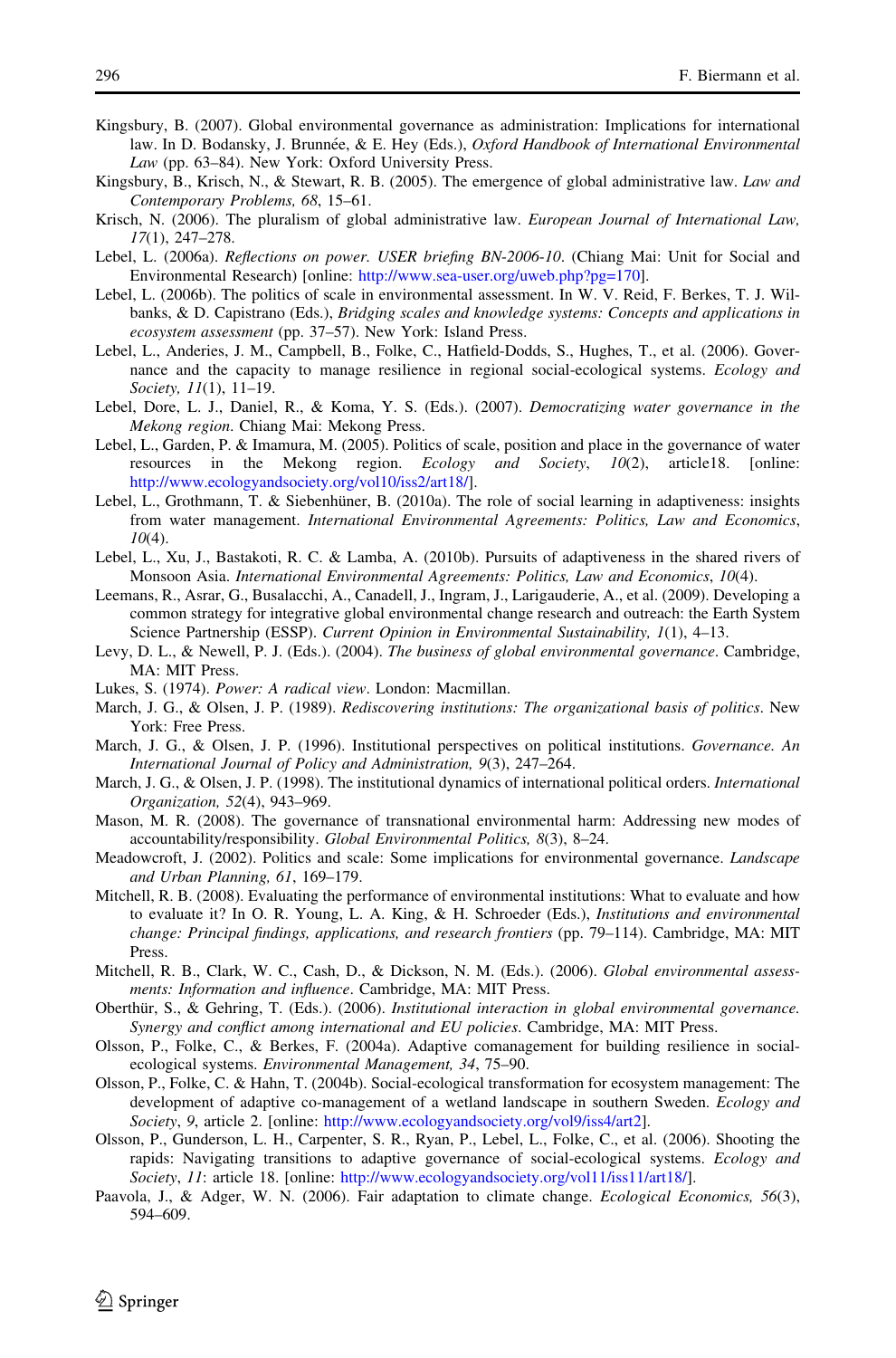- <span id="page-20-0"></span>Pattberg, P. (2005). The institutionalization of private governance: How business and non-profits agree on transnational rules. Governance: An International Journal of Policy, Administration, and Institutions, 18(4), 589–610.
- Pattberg, P. (2006). The influence of global business regulation: Beyond good corporate conduct. Business and Society Review, 111(3), 241–268.
- Pattberg, P., & Stripple, J. (2008). Beyond the public and private divide: remapping transnational climate governance in the 21st century. International Environmental Agreements, 8(4), 367–388.
- Pritchard, L. J., & Sanderson, S. E. (2002). The dynamics of political discourse in seeking sustainability. In L. H. Gunderson & C. S. Holling (Eds.), Panarchy: Understanding transformations in human and natural systems (pp. 147–169). Washington: Island Press.
- Rabe, B. G. (2006). Power to the states: The promise and pitfalls of decentralization. In N. J. Vig & M. E. Kraft (Eds.), Environmental policy: New directions for the twenty-first century (pp. 34–56). Washington, DC: CQ Press.
- Rawls, J. (1997). The idea of public reason revisited. The University of Chicago Law Review, 64, 765–807.
- Risse, T., Ropp, S. C., & Sikkink, K. (Eds.). (1999). The power of human rights: International norms, and domestic change. Cambridge, UK: Cambridge University Press.
- Rockström, J., Steffen, W., Noone, K., Persson, Å., Stuart Chapin, F., Lambin, E. F., et al. (2009). A safe operating space for humanity. Nature, 461, 472–475 (24 Sept 2009).
- Rosenau, J. N. (1995). Governance in the twenty-first century. *Global Governance*, 1(1), 13–43.
- Rosendal, G. K. (2001a). Impacts of overlapping international regimes: The case of biodiversity. Global Governance, 7(1), 95–117.
- Rosendal, G. K. (2001b). Overlapping international regimes. International Environmental Agreements: Politics, Law and Economics, 1(4), 447–468.
- Rowlands, I. H. (2001). Transnational corporations and global environmental politics. In D. Josselin & W. Wallace (Eds.), Non-state actors in world politics (pp. 133-149). London: Palgrave.
- Scheberle, D. (2004). Federalism and environmental policy: Trust and the politics of implementation, revised edition. Washington, DC: Georgetown University Press.
- Schellnhuber, H.-J. (1999). Earth system analysis and the Second Copernican Revolution. Nature, 402 (= Millennium Supplement, 2 December 1999) C19-C23.
- Schroeder, H. (2008). Analyzing biosafety and trade through the lens of institutional interplay. In O. R. Young, W. B. Chambers, J. A. Kim, & C. Ten Have (Eds.), Institutional interplay: The case of biosafety. Tokyo: United Nations University Press.
- Schroeder, H. (2010). Agency in international climate negotiations: The case of indigenous peoples and avoided deforestation. International Environmental Agreements: Politics, Law and Economics, 10(4).
- Selin, H., & VanDeveer, S. (2005). Canadian-U.S. environmental cooperation: Climate change networks and regional action. American Review of Canadian Studies, 35(2), 353–378.
- Shnaiberg, J., Riera, J., Turner, M. G., & Voss, P. R. (2002). Explaining human settlement patterns in a recreational lake district: Vilas County, Wisconsin, USA. Environmental Management, 30, 24–34.
- Smit, B., & Wandel, J. (2006). Adaptation, adaptive capacity, and vulnerability. Global Environmental Change, 16, 282–292.
- Smith, A., Stirling, A., & Berkhout, F. (2005). The governance of sustainable socio-technical transitions. Research Policy, 34, 1491–1510.
- Sornarajah, M. (2006). A law for need or a law for freed. International Environmental Agreements: Politics. Law and Economics, 6(4), 329–357.
- Sourgens, F. G. (2007). ICSID arbitration and the importance of public accountability of a private judicature: A Roman law perspective. International Community Law Review, 9, 59–102.
- Spiro, P. J. (1994). New global communities: Nongovernmental organizations in international decisionmaking institutions. The Washington Quarterly, 18(1), 45–56.
- Steffen, W., Sanderson, A., Tyson, P. D., Jäger, J., Matson, P. M., Moore, B., III et al. (2004). Global change and the earth system: A planet under pressure. New York: Springer.
- Stokke, O. S. (2000). Managing straddling stocks: The interplay of global and regional regimes. Ocean and Coastal Management, 43(2–3), 205–234.
- Thomas, D. S. G., & Twyman, C. (2005). Equity and justice in climate change adaptation amongst naturalresource-dependent societies. Global Environmental Change, 15, 115–124.
- Tienhaara, K. (2006). What you don't know can hurt you: Investor state disputes and the environment. Global Environmental Politics, 6(4), 73–100.
- Tompkins, E. L. & Adger, N. W. (2004). Does adaptive management of natural resources enhance resilience to climate change? Ecology and Society, 9, article 10. [online: [http://www.ecologyandsociety.org/](http://www.ecologyandsociety.org/vol19/iss12/art10/) [vol19/iss12/art10/](http://www.ecologyandsociety.org/vol19/iss12/art10/)].